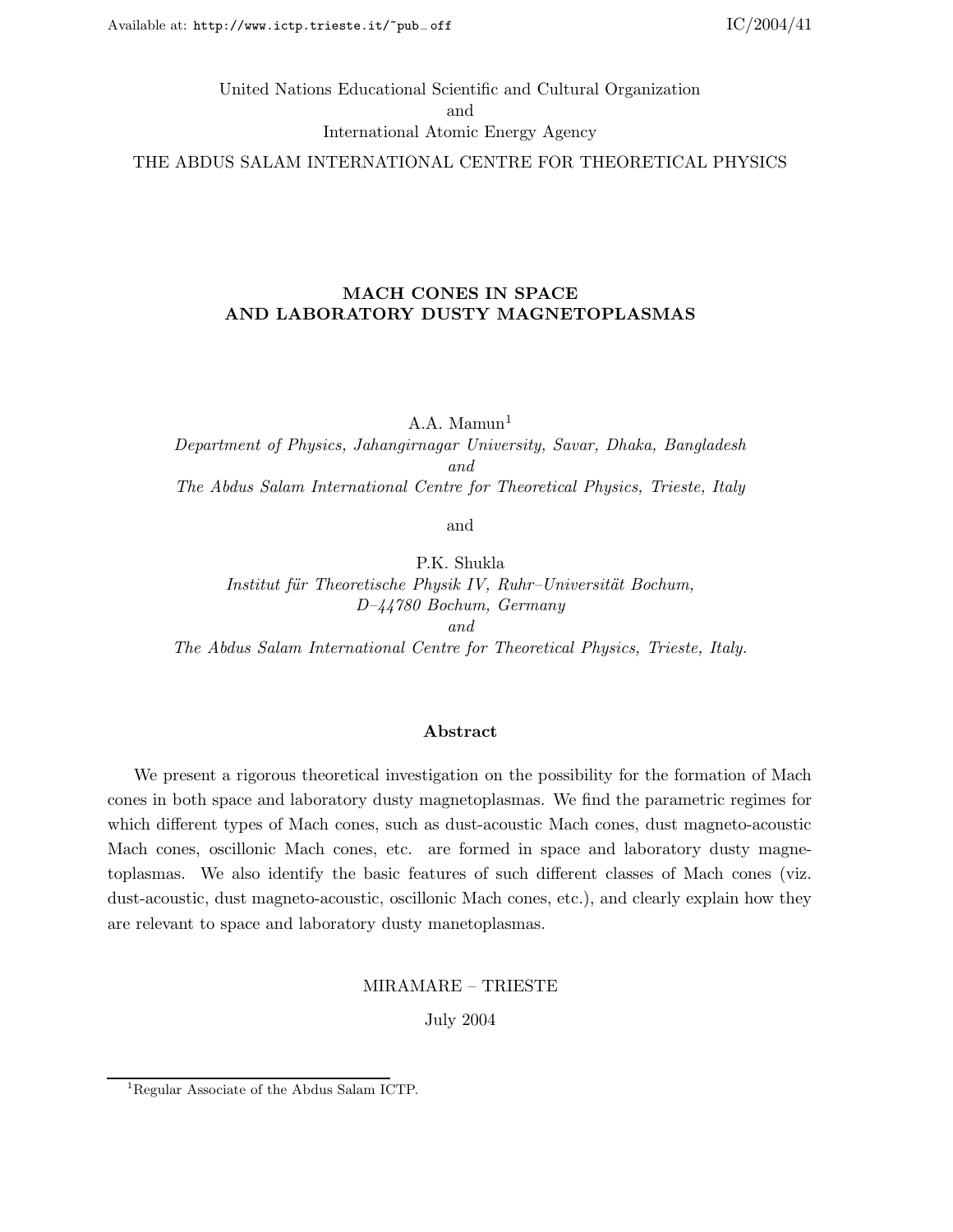## 1. Introduction

It is well known that an object moving with a supersonic speed in a dispersive medium creates a pressure disturbance that is not felt upstream from the object. The cone that confines this disturbance is called a Mach cone. The formation of Mach cones is well known in gases [1, 2]. These are produced, for examples, by bullets and supersonic jet planes in gases. The disturbances produced by ships in water, which are formed behind ships in deep water [3], have shapes similar to Mach cones. Mach cones also occur in solids/crystals [4, 5, 6, 7, 8, 9]. The occurrence of Mach cones in rocks is also an interesting seismological phenomenon in which sound waves travelling in a liquid-filled bore hole moves faster than the sound speed in the surrounding rocks [10].

The structure and dynamics of Saturn's rings continue to present surprises and challenges to celestial mechanics. The first surprise came in October 1980 when Voyager 1 sped past the Saturn and sent back lots of information and images, including pictures of mysterious dark spokes [11] sweeping around Saturn's B-ring. The observations from Voyager 1 revealed that the structure and dynamics of Saturn's rings are mainly dominated by charged dust particles [12]. The CASSINI spacecraft, which is now orbiting around Saturn, promises to yield even more detailed information on Saturn's rings. Since a direct probing of Saturn's dense rings is not practically possible due to the danger of collisions, we must resort to remote sensing to investigate the physical conditions within such dense rings [13, 14, 15]. We can do this by the stellar occultation measurements, or through the observations of absorption of high-energy particles or radio-waves or light scattering by dust particles at different angles. It has been proposed that observations of Mach cones in dusty plasmas might play an interesting role as a potential diagnosis method, since they can be directly viewed from outside Saturn's dusty rings, and can be used for deducing information regarding the physical state of the ambient dusty plasma [13, 14, 15].

Havnes et al. [13, 14] theoretically predicted the existence of dust-acoustic (DA) Mach cones in Saturn's dusty rings. They employed the phase speed of the DA waves (DAWs [16]) for an unmagnetized dusty plasmas to obtain the Mach cone opening angle. However, there are two conditions to be satisfied for the formation of Mach cones by the DAWs in Saturn's rings. These are: i) the DAWs must propagate in the equatorial plane (in a plane perpendicular to the magnetic field) in which a dust boulder moves [17], i.e.  $k_{\perp} \gg k_z$ , where  $k_{\perp}$  ( $k_z$ ) is the DA wave-vector perpendicular (parallel) to the magnetic field, and ii) the dust boulder speed  $V_d$ must be larger than the DA wave phase speed  $V_p$ , i.e.  $V_d/V_p > 1$ . For Saturnian ring plasma parameters  $(B_0 \simeq 0.2$  G and  $T_i \simeq 10$  eV) the ion gyro-radius  $\rho_i (= V_{Ti}/\omega_{ci})$  is of the order of 25 m, where  $V_{Ti} = (T_i/m_i)^{1/2}$  is the ion thermal speed,  $\omega_{ci} = eB_0/m_ic$  is the ion gyro-frequency,  $T_i$ is the ion temperature in units of the Boltzmann constant,  $B_0$  is the magnitude of the magnetic field strength  $\mathbf{B_0}$  on the planetary equator,  $m_i$  is the ion mass,  $e$  is the magnitude of the electron charge, and c is the speed of light in vacuum. Therefore, the DA wave phase speed  $V_p$  used in Saturnian Mach cone problems by Havnes *et al.* [13, 14] is not correct in general. The fluid ion response in Saturn's rings is also not valid for the DAWs whose wavelength is shorter than or comparable to  $2\pi \rho_i \simeq 290$  m. The wavelength of the DAWs participating in the formation of Mach cones is likely to be within a range of 20-50 m. Thus, Shukla and Mamun [18] employ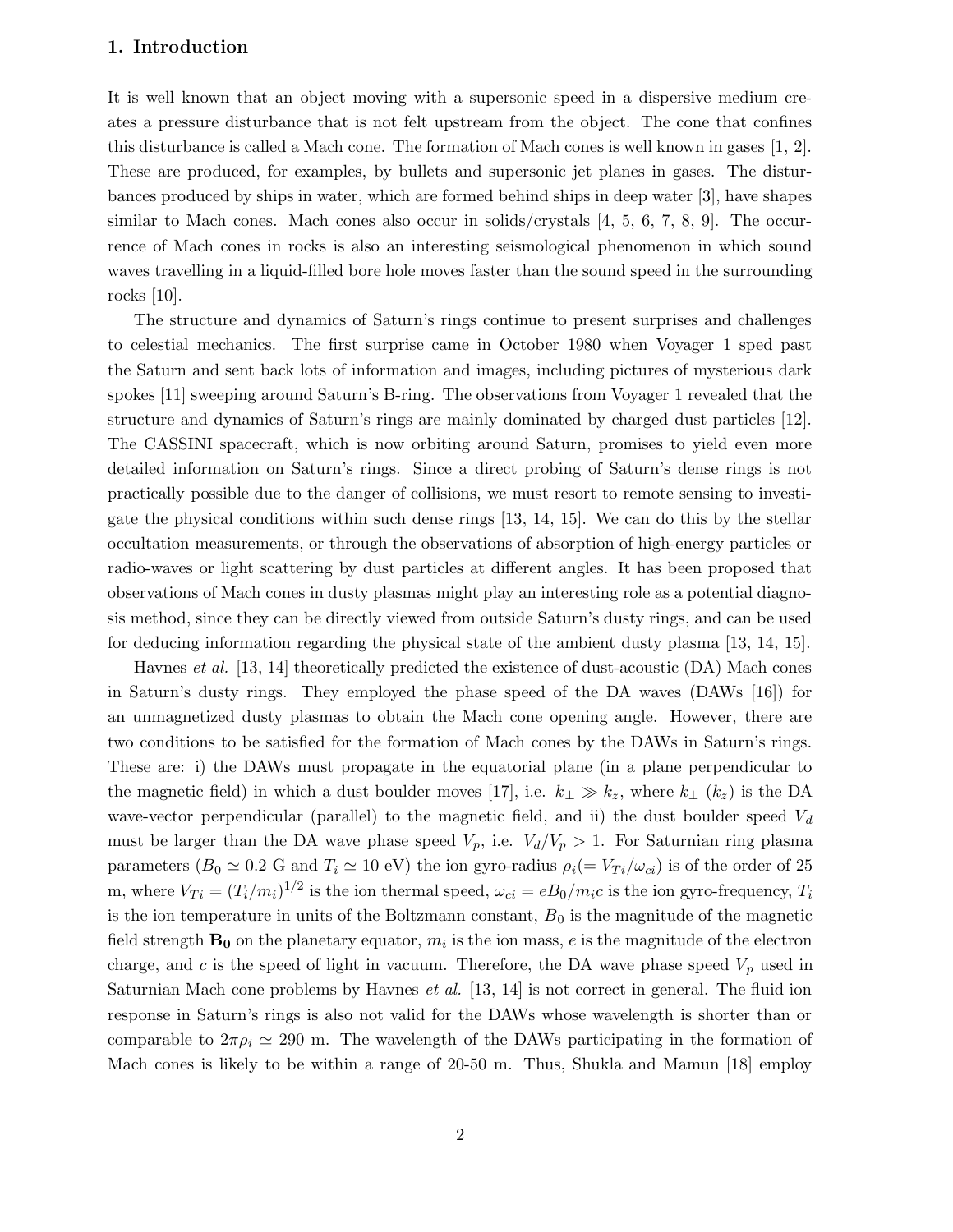a kinetic theory for the ion response, and present a generalized expression for the DAWs in magnetized dusty plasmas of Saturn's rings in order to clarify the role of short wavelength (in comparison with  $\rho_i$ ) DAWs in the formation of Mach cones in dusty magnetoplasmas of Saturn's rings.

On the other hand, for typical dusty plasma parameters of Saturn's rings [17, 18, 19, 20, 21, 22, 23, 24], viz.  $B_0 \simeq 0.2 \text{ G}$ ,  $T_e = 15 \text{ eV}$ ,  $T_i = 10 \text{ eV}$ ,  $n_{d0} \simeq 10 \text{ cm}^{-3}$ ,  $n_{i0} \simeq 10^4 \text{ cm}^{-3}$ ,  $Z_d \simeq 10^3$ ,  $r_d \simeq 0.25 \ \mu \text{m}$ , where  $r_d$  is the dust particle radius, one finds that  $C_d^2$  $\frac{2}{d}/V_{Ad}^2 \simeq 5 \times 10^{-5}$ , where  $V_{Ad} = B_0/\sqrt{4\pi n_{d0}m_d}$  is the dust-Alfvén speed, and  $C_d \simeq (Z_d^2 n_{d0} T_i/n_{i0} m_d)^{1/2}$  is the DA speed. It turns out that in Saturn's dusty rings, low-frequency (in comparison with the dust gyro-frequency), long wavelength (in comparison with the ion gyro-radius) slow dispersive dust magneto-acoustic (DM) waves could also be relevant for the Mach cone formation [25, 26]. Mamun et al. [25] have predicted the possibility for the formation of Mach cones associated with the slow DM waves (DMWs) propagating in Saturn's dusty rings, and discussed their basic features.

Mach cones have also been observed in laboratory dusty plasmas [4, 7, 9]. The experimentally observed Mach cones [4, 7] in a dusty plasma have been theoretically interpreted by Dubin [6] in terms of constructive interference between dispersive dust lattice/acoustic-like waves. Because of the low dust-temperature, short inter-grain distance, and high dust grain charge, the inter-grain (screened) Coulomb coupling parameter  $\Gamma \simeq Z_d^2$  $\int_{d}^{2} e^{2} \exp(-a_{d}/\lambda_{D})/a_{d}T_{d}$  can be much larger than one and the average inter-grain spacing could be of the order of the ion gyro-radius  $\rho_i$ , where  $a_d = (3/4\pi n_{d0})^{1/3}$  is the average inter-grain spacing,  $\lambda_D$  is the characteristic Debye radius in dusty plasmas [24], and  $T_d$  is the dust temperature. Recently, Mamun *et al.* [27] have presented a theory for the Mach cones in a strongly coupled dusty magnetoplasma which is composed of weakly coupled magnetized electrons and ions, and strongly coupled unmagnetized charged dust grains. They have derived the dispersion relations for the low-frequency (in comparison with the ion gyro-frequency) dusty plasma waves that are responsible for the formation of Mach cones in strongly coupled dusty magnetoplasmas. Since the formation of Mach cones in dusty magnetoplasmas has recently become an important issue from both theoretical [13, 14, 15, 18, 25, 26, 27, 28, 29] and experimental [4, 7, 9] points of view, in our present manuscript we systematically and rigorously study the possibility for the formation of Mach cons in space and laboratory dusty magnetoplasmas.

The manuscript is organized as follows. The possibility for the formation of Mach cones associated with different types of waves (viz. DAWs, DMWs, etc.) propagating in space dusty magnetoplasmas (particularly, in Saturn dusty rings) have been studied in Sec. 2. The possibility for formation of different types of Mach cones (viz. modified DA Mach cones, osillonic Mach cones, etc.) in laboratory dusty magneoplasmas are investigated in Sec. 3. Finally, a brief discussion is given in Sec. 4.

#### 2. Space dusty magnetoplasmas

To study the possibility for the formation of Mach cones in space dusty magnetoplasmas, particularly in Saturn's dusty rings, we analyze first the dynamics of dust particles, and then different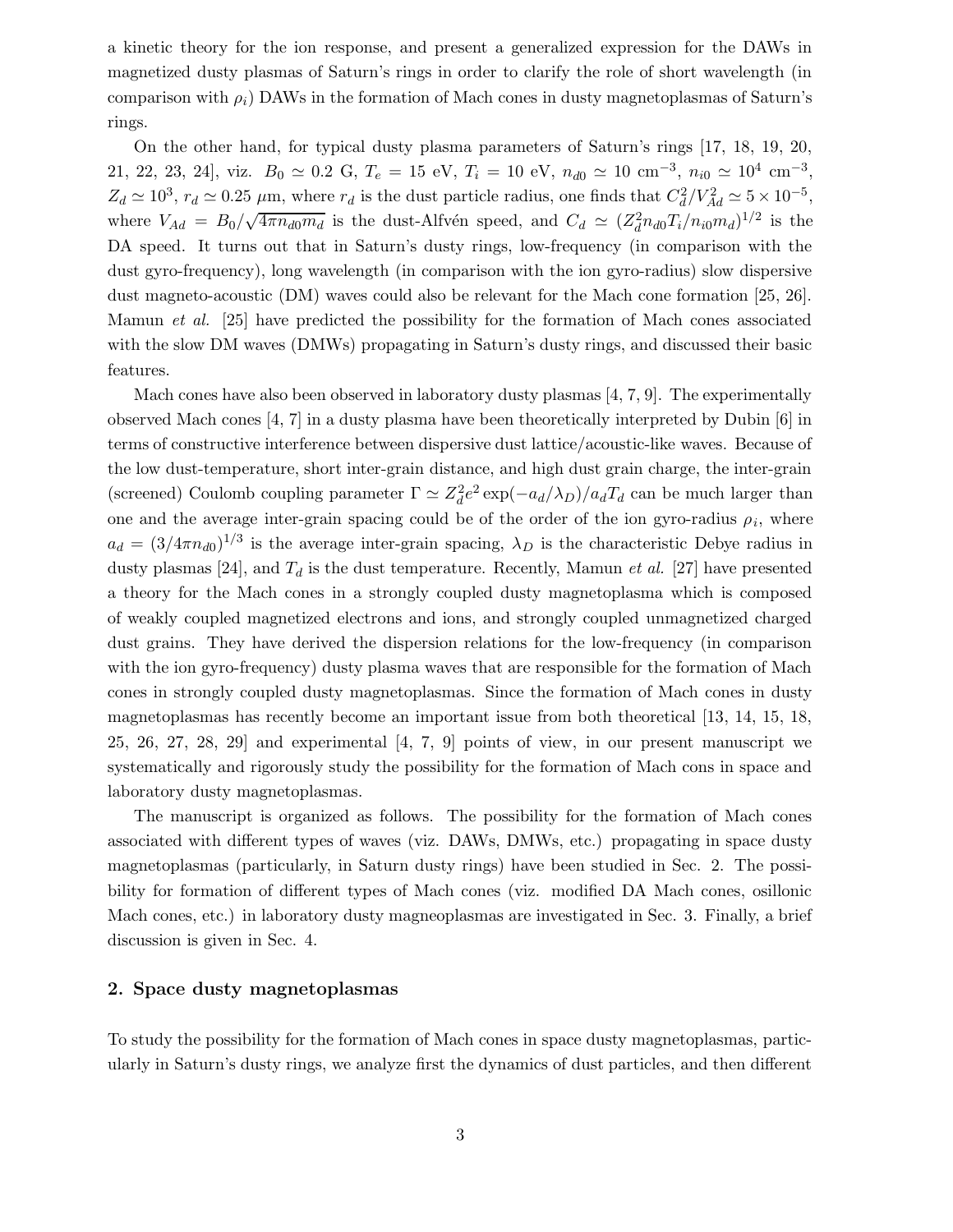types of dust-associated waves that are responsible for the formation of Mach cones in Saturn's dusty rings.

## 2.1 Dust dynamics

We consider a charged dust particle of mass  $m_d$  and charge  $sZ_d e$  (where  $s = -1$  for negatively charged dust and  $s = +1$  for positively charged dust) moving in a field which includes Keplerian gravity, corotating planetary magnetic field with concomitant induced electric field [17, 18, 19, 20, 21, 22]. We consider single particle dynamics and neglect the radiation pressure, plasma drag, planetary oblateness, charge fluctuations, and collective effects. The dynamics of such a negatively charged dust particle is governed by the combined gravitational, magnetic, and electric forces. The orbital angular velocity  $\omega_d$  of this negatively charged dust particle can, therefore, be expressed as [17, 21]

$$
\omega_d = \frac{1}{2r^3} \left[ s\omega_{cd} \pm \sqrt{\omega_{cd}^2 + 4r^3(\Omega_k^2 - s\omega_{cd}\Omega_p)} \right],\tag{1}
$$

where r is the dust particle position normalized by the planet radius  $R_p$ ,  $\omega_{cd} = Z_d e B_0 / m_d c$  and  $\Omega_k = (GM_p/R_p^3)^{1/2}$  are the dust gyro and Kepler frequencies, both evaluated at a point on the planetary equator;  $\Omega_p$  is the planetary spin rate,  $M_p$  is the planet mass, and G is the universal gravitational constant. We note that in deriving Eq. (1) the planetary magnetic field  $\mathbf{B}_p$  is assumed to be dipolar with the dipole strength  $\mathbf{M}_s = \mathbf{B_0} R_p^3$ , which is appropriate for Saturn and Jupiter. The  $+$  ( $-$ ) sign in Eq. (1) represents the prograde (retrograde) motion of the dust particle.

A large boulder and a small dust particle will, therefore, move at difference speeds. The difference in speeds  $V_d$  is given by

$$
V_d = rR_p(\omega_d - r^{-3/2}\Omega_k). \tag{2}
$$

To approximate  $V_d$ , let us consider a dust boulder in Saturn's rings [13, 17, 19, 21, 22]:  $R_p =$ 60300 km,  $M_p = 5.688 \times 10^{26}$  kg,  $\Omega_p = 1.691 \times 10^{-4}$  rad/s,  $r \approx 2$ ,  $B_0 \simeq 0.2$  G,  $Z_d \simeq 750$ ,  $r_d \simeq 0.5 \mu$ m, so that  $\Omega_k = 4.16 \times 10^{-4} \text{ s}^{-1}$  and  $\omega_{cd} \simeq 3.67 \times 10^{-5} \text{ s}^{-1}$ . So for a particle in Saturn's rings we can safely take the approximations  $\omega_{cd} \ll \Omega_k$ ,  $\Omega_p \leq \Omega_k$ , and  $r \geq 1$ , which allow us to approximate Eq. (2) as

$$
V_d \simeq \frac{sR_p\omega_{cd}}{2r^2} \left(1 - \frac{\Omega_p}{\Omega_k} r^{3/2}\right). \tag{3}
$$

Equation (3) represents an approximate expression for the speed of a dust boulder moving in Saturn's equatorial plane under the combined effects of the gravitational, magnetic, and electric forces.

## 2.2 DA Mach cones

We consider two kinds of dusty manetoplasmas that may exist in Saturn's dusty rings, viz. i) electron-ion-dust (EID) plasma (containing electrons, ions, and negatively charged dust [17, 18,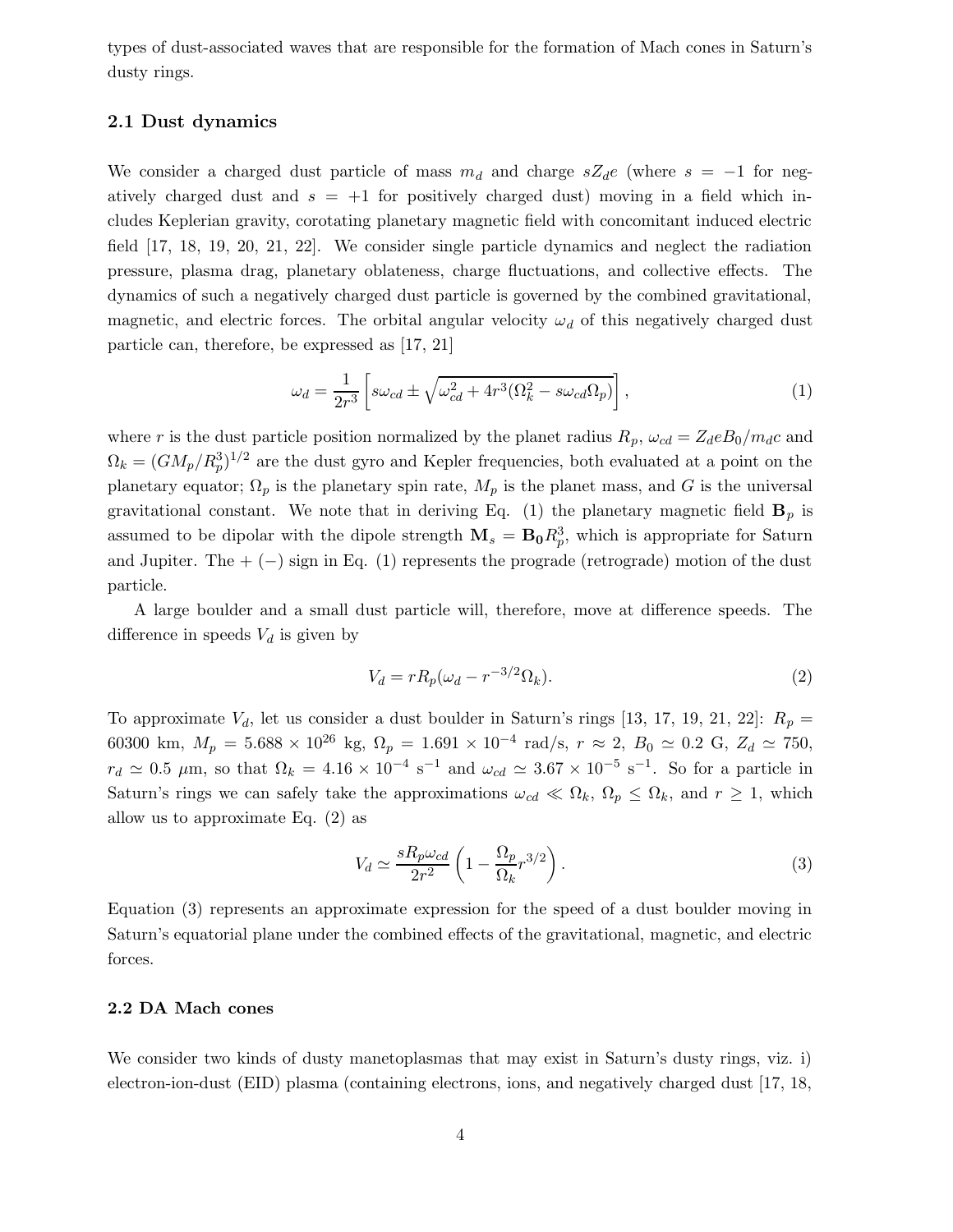19, 20, 21, 22]) and ii) electron-dust (ED) plasma (containing elctrons and positively charged dust [30, 31, 32]).

#### i) EID plasmas

We consider arbitrary wavelength DAWs which may participate in the formation of Mach cones in an EID plasma. Thus, at equilibrium we have  $n_{i0} = n_{e0} + Z_d n_{d0}$ . When the wavelength of the DAWs is comparable or shorter than the ion gyroradius, we use the ion Vlasov equation to calculate the ion density perturbation. So for  $\omega \ll \omega_{ci}$  we have  $n_{i1} = -(k^2/4\pi e)\chi_i \phi$ , where the ion susceptibility involving two-dimensional ion motions is [33, 34]

$$
\chi_i \simeq \frac{1}{k^2 \lambda_{Di}^2} \left[ 1 - \Gamma_0(b_i) + 2\Gamma_1(b_i) \frac{\omega^2}{\omega_{ci}^2} \right],\tag{4}
$$

where  $\lambda_{Di} = (T_i/4\pi n_{i0}e^2)^{1/2}$ ,  $\Gamma_{0,1} = I_{0,1} \exp(-b_i)$ ,  $b_i = k_{\perp}^2 \rho_i^2$  $i<sub>i</sub>$ , and  $I<sub>0</sub>(I<sub>1</sub>)$  is the zero (first) order modified Bessel function.

On the other hand, for  $\omega \ll k_z v_{te}, \omega_{ce} k_z / k_{\perp}$  and  $b_e = k_{\perp}^2 v_{te}^2 / \omega_{ce}^2 \ll 1$ , the electrons rapidly thermalize along  $\hat{z}$  and establish a Boltzmann distribution. The corresponding electron density perturbation is  $n_{e1} = (k^2/4\pi e)\chi_e\phi$ , where the electron susceptibility is

$$
\chi_e \simeq \frac{1}{k^2 \lambda_{De}^2},\tag{5}
$$

where  $v_{te} = (T_e/m_e)^{1/2}$ ,  $\omega_{ce} = eB_0/m_ec$ ,  $\lambda_{De} = (T_e/4\pi n_{e0}e^2)^{1/2}$ , and  $m_e$  is the electron mass. For  $\omega_{cd} \ll \omega$  the dust grains can be treated as unmagnetized. The corresponding dust number density perturbation is  $n_{d1} = (k^2/4\pi Z_d e)\chi_d \phi$ , where the dust susceptibility is

$$
\chi_d \simeq -\frac{\omega_{pd}^2}{\omega^2 - 3k^2 V_{Td}^2},\tag{6}
$$

where  $\omega_{pd} = (4\pi n_{d0} Z_d^2)$  $\frac{2}{d}e^2/m_d$ <sup>1/2</sup> is the dust plasma frequency and  $V_{Td} = (T_d/m_d)^{1/2}$  is the dust thermal speed. Now, using Eqs. (4)–(6) the dispersion relation  $1 + \chi_e + \chi_i + \chi_d = 0$  can be expressed in the form [18]

$$
\left[1 - \frac{1}{\alpha} \Gamma_0(b_i)\right] \omega^2 - \frac{2}{\alpha} \Gamma_1(b_i) \frac{\omega^4}{\omega_{ci}^2} = k^2 C_D^2,
$$
\n<sup>(7)</sup>

where  $\alpha = 1 + k^2 \lambda_{Di}^2 + n_{e0} T_i/n_{i0} T_e$ . Equation (7) is the general dispersion relation for the DAWs in a magnetized EID plasma including the effect of arbitrary  $b_i$ . This is valid for arbitrary (short or long) wavelength DAWs. In a short wavelength limit  $(b_i \gg 1)$ , Eq. (7) reduces to  $\omega/k = C_D$ , which coincides with the dispersion relation for DAWs of Rao et al. [16]. We note that in deriving Eq. (7) we assumed that  $\omega/k \gg V_{Td}$ .

We are now in a position to analyze the possibility for the formation of Mach cones by DAWs [defined by Eq. (7)]: The Mach cones can be formed if  $V_d$  [defined by Eq. (3) with  $s = -1$ ] is larger than  $V_p = \omega/k$  [defined by Eq. (7)], i.e.  $V_d/V_p > 1$ . If this condition is satisfied, the Mach cone opening angle is given by  $\theta = \sin^{-1}(V_p/V_d)$ . We analyze  $V_d$  and  $V_p$  by solving numerically Eqs. (3) and (7). The numerical results are displayed in figures 1 and 2. The upper plot of figure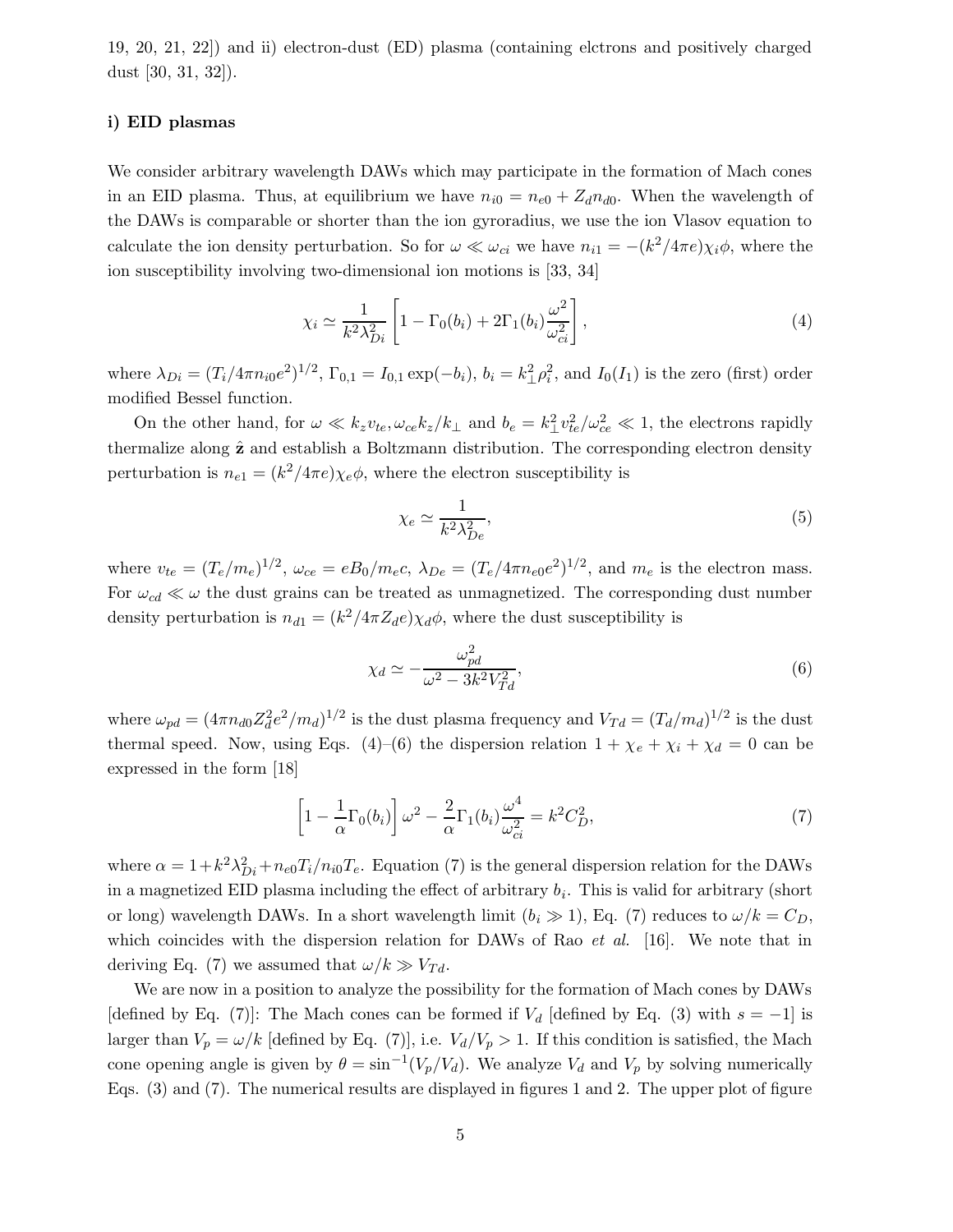

Figure 1: Showing  $V_d/V_p$  vs.  $k\rho_i$  curves for  $n_{d0} = 10 \text{ cm}^{-3}$ ,  $Z_d = 10^3$ ,  $T_e = 10T_i$ ,  $n_{e0} = 10^3 \text{ cm}^{-3}$ ,  $r = 2$ ,  $r_d = 0.25 \mu$ m, and  $\delta = 85^\circ$  and for different values of  $B_0$  and  $T_i$ . The upper plot, where  $B_0 = 0.1 \text{ G}, T_i = 5 \text{ eV}$ (solid curve),  $T_i = 10$  eV (dotted curve), and  $T_i = 15$  (dashed curve), shows the effect of  $T_i$  on  $V_d/V_p$  vs.  $k\rho_i$ curve. The lower plot, where  $T_i = 10$  eV,  $B_0 = 0.05$  G (solid curve),  $B_0 = 0.1$  G (dotted curve), and  $B_0 = 0.15$ G (dashed curve), shows the effect of  $B_0$  on  $V_d/V_p$  vs.  $k\rho_i$  curve.

1 shows that as we increase the ion temperature,  $V_d/V_p$  decreases. This implies that higher ion temperature is not in favor of the formation of the DA Mach cones. The lower plot of figure 1 shows that the condition for the Mach cone formation  $(V_d/V_p > 1)$  is not satisfied for  $B_0 = 0.05$ G. However, if  $B_0$  is further increased, DA Mach cones are found to be formed. This means that the increase in the ambient magnetic field, which increases  $V_d$  (found to be 10.3 m/s, 20.6 m/s, and 41.2 m/s for the planetary magnetic field of 0.05 G, 0.1 G, and 0.2 G, respectively) is in the favor of the formation of the modified DA Mach cones. The upper plot of figure 2 shows that as we increase the magnitude of the dust charge,  $V_d/V_p$  increases. This means that more negatively charged dust particles are in favor of the formation of the short wavelength DA Mach cones. The lower plot of figure 2 shows that as we increase the dust grain radius,  $V_d/V_p$  decreases. This means that larger dust particles are not in favor of the formation of the DA Mach cones [13]. From figures 1 and 2 it is also obvious how the Mach cone opening angle  $\theta = \sin^{-1}(V_p/V_d)$  varies with k,  $B_0$ ,  $T_i$ ,  $r_d$ , and  $Z_d$ . For Saturn's plasma parameters, we have estimated the Mach cone opening angle  $\theta$  associated with the modified DAWs of wavelength  $\sim$  30 m propagating at an angle  $\delta = 85^\circ$  against the magnetic field direction. These are ~ 38° and ~ 17° for  $B_0 = 0.1$  G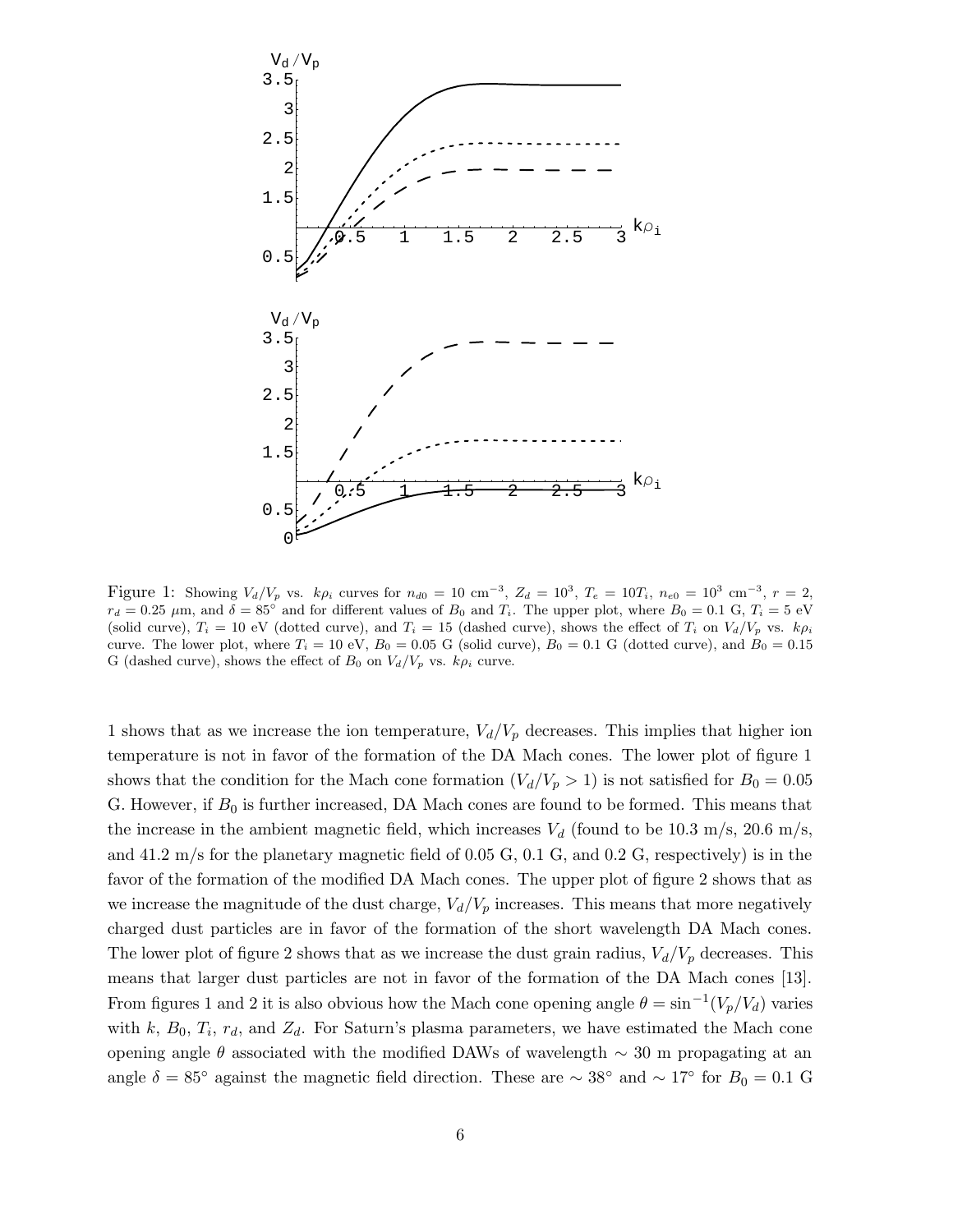

Figure 2: Showing  $V_d/V_p$  vs.  $k\rho_i$  curves for  $n_{d0} = 10 \text{ cm}^{-3}$ ,  $B_0 = 0.1 \text{ G}$ ,  $T_i = 10 \text{ eV}$ ,  $T_e = 10T_i$ ,  $n_{e0} = 10^3 \text{ cm}^{-3}$ ,  $r = 2$ , and  $\delta = 85^{\circ}$  and for different values of  $r_d$  and  $Z_d$ . The upper plot, where  $r_d = 0.25 \mu \text{m}$ ,  $Z_d = 500 \text{ (solid)}$ curve),  $Z_d = 1000$  (dotted curve) and  $Z_d = 5000$  (dashed curve), shows the effects of  $Z_d$  on  $V_d/V_p$  vs.  $k\rho_i$  curve. The lower plot, where  $Z_d = 10^3$ ,  $r_d = 0.25 \mu m$  (solid curve),  $r_d = 0.35 \mu m$  (dotted curve), and  $r_d = 0.5 \mu m$ (dashed curve), shows the effect of  $r_d$  on  $V_d/V_p$  vs.  $k\rho_i$  curve.

and  $B_0 = 0.2$  G, respectively.

### ii) ED plasmas

We now consider the propagation of low-frequency ( $\omega \ll \omega_{ce}$ ) electrostatic waves in an ED plasma [30, 31, 32, 35, 36, 37]. Thus, at equilibrium we have  $n_{e0} \simeq Z_d n_{d0}$ .

For waves of arbitrary wavelength and arbitrary electron thermal gyro-radius  $\rho_e = vte/\omega_{ce}$ , we employ a kinetic theory [33], and express the electron density perturbation as  $n_{e1} = (k^2/4\pi e)\chi_e\phi$ , where the electron susceptibility (for two-dimensional electron motion in a plane perpendicular to  $\hat{z}$  and for  $\omega \ll \omega_{ce}$ ) is

$$
\chi_e \simeq \frac{1}{k^2 \lambda_{De}^2} \left[ 1 - \Gamma_0(b_e) + 2\Gamma_1(b_e) \frac{\omega^2}{\omega_{ce}^2} \right],\tag{8}
$$

where  $\Gamma_{0,1} = I_{0,1} \exp(-b_e)$ ,  $I_0(I_1)$  is the modified Bessel function of zero (first) order, and  $b_e = k^2 \rho_e^2$  $_e^2$ .

For  $\omega_{cd} \ll \omega$  the dust grains can be treated as unmagnetized, and the dust susceptibility  $\chi_{d}$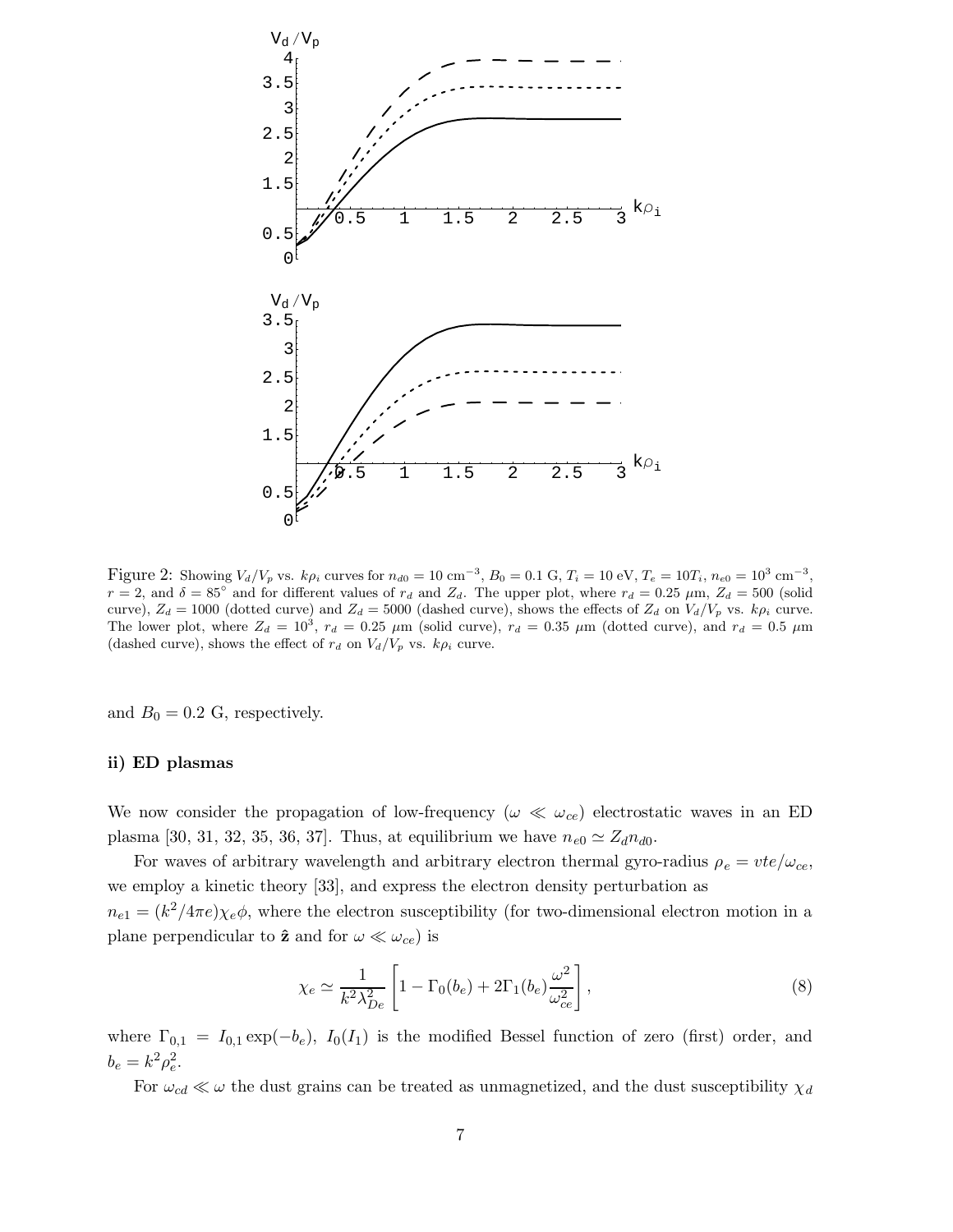is given by Eq. (6). Thus, using Eqs. (6) and (8) in  $1 + \chi_e + \chi_d = 0$ , the dispersion relation involving  $V_p = \omega/k$  can be expressed in the form [28]

$$
\left[\alpha - \Gamma_0(b_e)\right]V_p^2 + 2\Gamma_1(b_e)\frac{k^2V_p^4}{\omega_{ce}^2} = C_D^2,\tag{9}
$$

where  $C_D = \lambda_{De} \omega_{pd} = (Z_d T_e / m_d)^{1/2}$  is the DA speed [35] and  $\alpha = 1 + k^2 \lambda_D^2$  $_{De}^2$ . We note that in deriving Eq. (9), we assumed that  $\omega/k \gg V_{Td}$ . Equation (9) is the general dispersion relation for the modified DAWs [35] in a magnetized ED plasma including finite electron gyro-radius effect. This is valid for arbitrary (short or long) wavelength modified DAWs.

The Mach cones can be formed by the modified DAWs defined by Eq. (9) if  $V_d$  [defined by Eq. (3) with  $s = +1$  is larger than the modified DAW phase speed  $V_p$  [defined by Eq. (9)], i.e.  $V_d/V_p > 1$ . If this condition is satisfied, the Mach cone opening angle is  $\theta = \sin^{-1}(V_p/V_d)$ , where  $V_d$  is given by Eq. (3) with  $s = +1$ , and  $V_p = \omega/k$  is defined by Eq. (9). It is obvious that Mach cones can only be formed by those dust particles which are either inside  $(r < r_0)$  or outside  $(r > r_0)$  the synchronous distance  $r_0$ , a value of r for which  $V_d = 0$ . Thus, from Eq. (3) with  $s = +1$ , the synchronous distance  $r_0$  can be estimated as  $r = r_0 = (\Omega_k/\Omega_p)^{2/3}$ . It is found that  $r_0$ =1.822 for Saturn.

To analyze the possibility for the formation of Mach cones associated with the modified DAWs defined by (9), we analyze  $V_d$  and  $V_p$  by solving numerically Eqs. (3) and (9) for typical ED plasma parameters of Saturn [17, 21, 24, 23]:  $T_e = 100 \text{ eV}$ ,  $n_{d0} = 10 \text{ cm}^{-3}$ ,  $Z_d = 100$ ,  $B_0 = 0.2 \text{ G}, M_p = 5.688 \times 10^{26} \text{ kg}, R_p = 60300 \text{ km}, \text{ and for dust particles inside } (r < r_0)$ the synchronous distance  $r_0$ . The numerical results are displayed in figure 3. The upper plot of figure 3 shows that for  $r_d = 1 \mu m$ , the maximum wavelength of the modified DAWs, for which the Mach cones are formed, are ~6.81 m, ~3.94 m, and ~1.92 m for  $r = 1.5$ ,  $r = 1.6$ , and  $r = 1.7$ , respectively. The lower plot of figure 1 indicates that for  $r = 1.6$ , the maximum wavelength are ∼10.7 m, ∼3.94 m, and ∼2.08 m for  $r_d = 0.5 \mu$ m,  $r_d = 1 \mu$ m, and  $r_d = 1.5 \mu$ m, respectively.

We have also analyzed the Mach cone formation at locations outside  $(r > r_0)$  the synchronous distance  $r_0$ . Our analysis reveals that for  $r_d = 1 \mu m$ , the maximum wavelength of the modified DAWs, for which the Mach cones are formed, are  $\sim$ 1 m,  $\sim$ 2.14 m, and  $\sim$ 3 m for  $r = 1.9$ ,  $r = 2.0$ , and  $r = 2.1$ , respectively. We have also found that for  $r = 2$ , the maximum wavelength are ∼6 m, ~2.14 m, and ~1.15 m for  $r_d = 0.5 \mu$ m,  $r_d = 1 \mu$ m, and  $r_d = 1.5 \mu$ m, respectively.

Figure 3 also shows how the Mach cone opening angle  $\theta = \sin^{-1}(V_p/V_d)$  varies with  $k\rho_e$ , r, and  $r_d$ . We have estimated the Mach cone opening angle  $\theta$  associated with the modified DAWs of wavelength ∼7.5 m (corresponding to  $k\rho_e \simeq 1$ , since  $\rho_e \simeq 1.193$  m for  $T_e=100$  eV and  $B_0=0.2$ G) in both cases of  $r = 1.5 < r_0$  and  $r = 2.5 > r_0$  for  $r_d = 0.5 \mu$ m. This is found to be ~ 25° and  $\sim 29^{\circ}$  in the cases of  $r = 1.5 < r_0$  and  $r = 2.5 > r_0$ , respectively.

#### 2.3 DM Mach Cones

We are now interested in examining the possibility for the formation of Mach cones involving obliquely propagating low-frequency ( $\omega \ll \omega_{cd}$ ), long wavelength  $(k_{\perp}^2 \rho_i^2 \ll 1)$  DMWs in dusty magnetoplasmas of Saturn's rings. To avoid mathematical complexities, we consider two-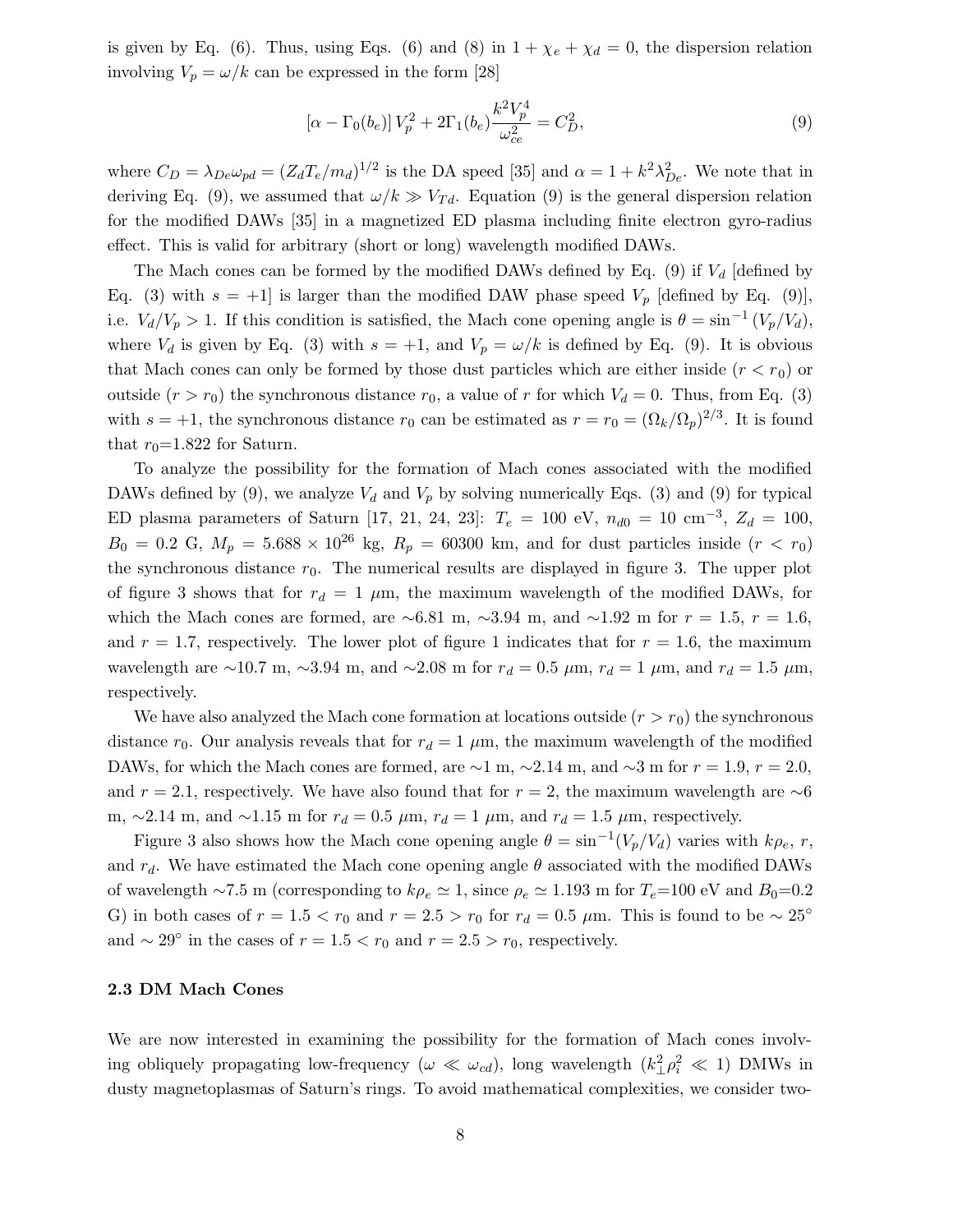

Figure 3: Showing  $V_d/V_p$  versus  $k\rho_e$  curves for  $r < r_0 = 1.822$  with parameters (given in the text), and for different values of r and r<sub>d</sub>. The upper plot, where  $r_d = 1 \mu m$ ,  $r = 1.5$  (solid curve),  $r = 1.6$  (dotted curve), and  $r = 1.7$  (dashed curve), shows the effect of r on  $V_d/V_p$  versus  $k\rho_e$  curve. The lower plot, where  $r = 1.6$ ,  $r_d = 0.5 \mu$ m (solid curve),  $r_d = 1 \mu$ m (dotted curve), and  $r_d = 1.5 \mu$ m (dashed curve), shows the effect of  $r_d$  on  $V_d/V_p$  versus  $k\rho_e$  curve.

component magnetized dusty plasma composed of negatively charged dust grains and positively charged ions. We consider a small amplitude perturbation in such a magnetized dust-ion plasma, which may be described by two linearized coupled equations [25]

$$
\frac{\partial^2 \mathbf{u}_d}{\partial t^2} + \frac{V_{Ad}^2}{\omega_{ci}} \nabla \times \frac{\partial^2 \mathbf{B}}{\partial t^2} - V_{Ad}^2 \left( \nabla \times \frac{\partial \mathbf{B}}{\partial t} \right) \times \hat{\mathbf{z}} - C_d^2 \nabla (\nabla \cdot \mathbf{u}_d) = 0,
$$
\n(10)

$$
\frac{\partial \mathbf{B}}{\partial t} + \hat{\mathbf{z}} (\nabla \cdot \mathbf{u}_d) - (\hat{\mathbf{z}} \cdot \nabla) \mathbf{u}_d - \frac{1}{\omega_{cd}} \nabla \times \frac{\partial \mathbf{u}_d}{\partial t} = 0.
$$
 (11)

Now, using Eqs. (10) and (11) we obtain three types of obliquely propagating DMWs. These are [25]

$$
\frac{\omega}{k} = \frac{V_{Ad}\cos\delta}{\sqrt{1 + k^2 \lambda_i^2}},\tag{12}
$$

and

$$
\frac{\omega}{k} = \frac{1}{\sqrt{2}} \left[ \frac{V_{Ad}^2}{1 + k^2 \lambda_i^2} + C_d^2 \right] \n\pm \sqrt{\left( \frac{V_{Ad}^2}{1 + k^2 \lambda_i^2} + C_d^2 \right)^2 - \frac{4V_{Ad}^2 C_d^2 \cos^2 \delta}{1 + k^2 \lambda_i^2}} \right]^{1/2},
$$
\n(13)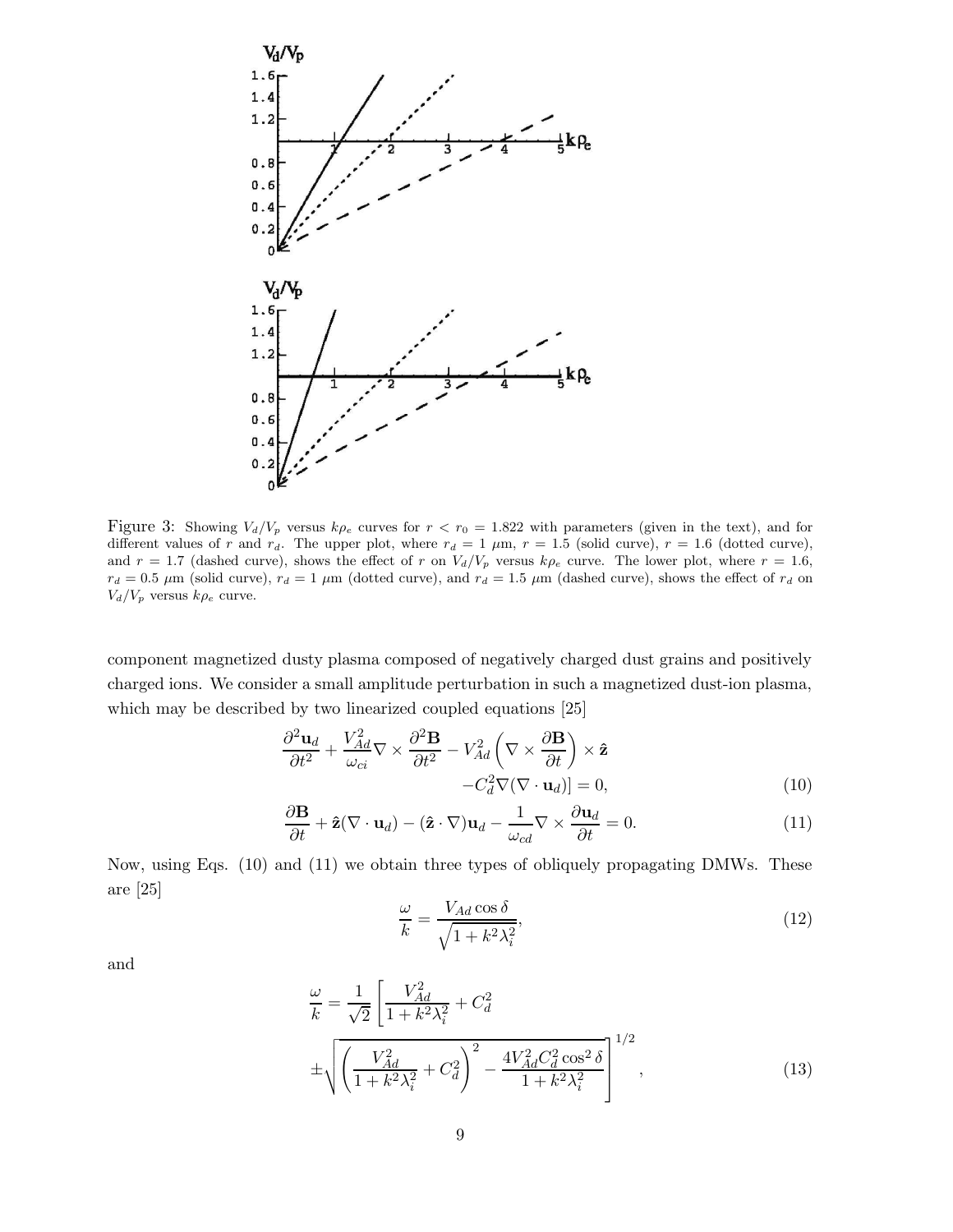where  $\lambda_i = c/\omega_{pi}$  is the ion skin depth and  $\delta$  is the angle between the directions of the ambient magnetic field and the wave propagation.

Equation  $(12)$  represents the dispersion relation for the shear dust-Alfv $\acute{e}$ n waves modified by the effect of the ion-skin depth which decreases their phase speed by the factor  $\sqrt{1 + k^2 \lambda_i^2}$  $\frac{2}{i}$ . On the other hand, Eq.  $(13)$  with  $+ (-)$  sign represents the dispersion relation for the fast (slow) DMW modified by the effect of the ion-skin depth and obliqueness. For typical plasma parameters of Saturn's dusty rings [17, 19, 20, 21, 22, 24, 23], we find that  $C_d^2$  $\frac{2}{d}/V_{Ad}^2 \simeq 3.7 \times 10^{-5}$ . It is then likely that Mach cones in Saturn's dusty rings may also involve long wavelength DMWs.

We numerically analyze  $V_d/V_p$  for typical plasma parameters corresponding to Saturn's dusty rings. The numerical results are depicted in figures 4 and 5.



Figure 4: Showing the wavelength regimes of slow DMWs (upper plot) and of shear dust-Alfvén waves (lower plot) propagating with different angle  $\delta$  for which Mach cones are formed in Saturn's dusty rings ( $B_0 = 0.2$  G,  $T_i = 10 \text{ eV}, n_d = 10 \text{ cm}^{-3}, Z_d = 750, r = 2, r_d = 0.5 \text{ }\mu\text{m}$ . The solid, dotted and dashed curves are for  $\delta = 85^\circ$ .  $\delta = 87^{\circ}$ , and  $\delta = 89^{\circ}$  in both the plots.

Figure 4 shows that Mach cones are formed by the shear dust-Alfvén waves of wavelength  $\sim 7$ km or less (viz. lower plot), and by slow DMWs of without the upper bound on the wavelength (viz. upper plot). We also find that the upper bound on the wavelength of both the shear dust-Alfvén waves and slow DMWs by which Mach cones are formed increases as we increase their propagation angle  $\delta$  (viz. lower and upper plots of figure 4). We observe here that for the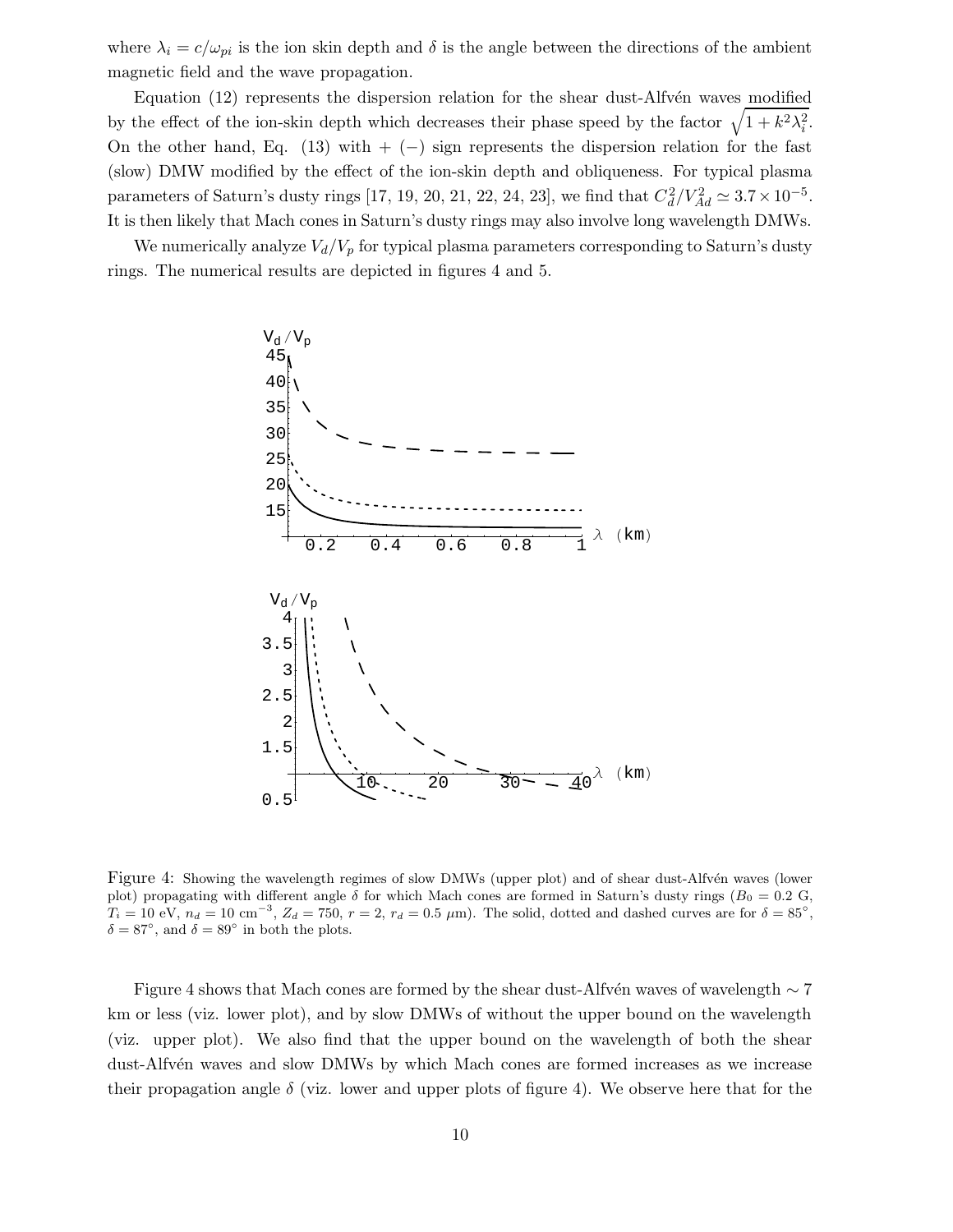

Figure 5: Showing the wavelength regimes of slow DMWs for which Mach cones are formed in Saturn's dusty rings ( $n_{d0} = 10 \text{ cm}^{-3}$ ,  $Z_d = 750$ ,  $r = 2$ ,  $r_d = 0.5 \mu \text{m}$ , and  $\delta = 85^{\circ}$ ). The upper plot, where  $T_i = 10 \text{ eV}$ ,  $B_0 = 0.05$ G (solid curve),  $B_0 = 0.1$  G (dotted curve) and  $B_0 = 0.2$  G (dashed curve), shows the effect of  $B_0$  on  $V_d/V_p$  vs. λ curve. The lower plot, where  $B_0 = 0.2$  G,  $T_i = 10$  eV (solid curve),  $T_i = 20$  eV (dotted curve), and  $T_i = 30$  eV (dashed curve), shows the effect of  $T_i$  on  $V_d/V_p$  vs.  $\lambda$  curve.

plasma parameters of Saturn's dusty rings, Mach cones are not formed by the fast DMWs.

We also examine the effects of the ion temperature  $T_i$  and the ambient magnetic field  $B_0$  on the formation of Mach cones associated with the shear dust-Alfvén waves and slow DMWs. We find that the ion temperature  $T_i$  and the ambient magnetic field  $(B_0)$  have an insignificant effect on the formation of Mach cones and their opening angles associated with the shear dust-Alfvén waves. However, these do have significant effects on those associated slow DMWs. These are depicted in figure 5. It is seen that as we increase (decrease)  $B_0(T_i)$  the maximum wavelength for which Mach cones are formed increases, but the opening angle decreases.

Figures 4 and 5 also imply how the Mach cone opening angle  $\theta = \sin^{-1}(V_p/V_d)$  varies with  $\lambda$ ,  $\delta$ ,  $B_0$ , and  $T_i$ . For Saturn's ring parameters, we have estimated the Mach cone opening angle  $\theta$  associated with the shear dust-Alfvén waves and slow DMWs of wavelength of 5 km, propagating with an angle  $\delta = 85^{\circ}$ . These are  $\sim 32^{\circ}$  and  $\sim 4^{\circ}$ , respectively.

### 3. Laboratory dusty magnetoplasmas

We now focus on the possibility for the formation of Mach cones in laboratory dusty magne-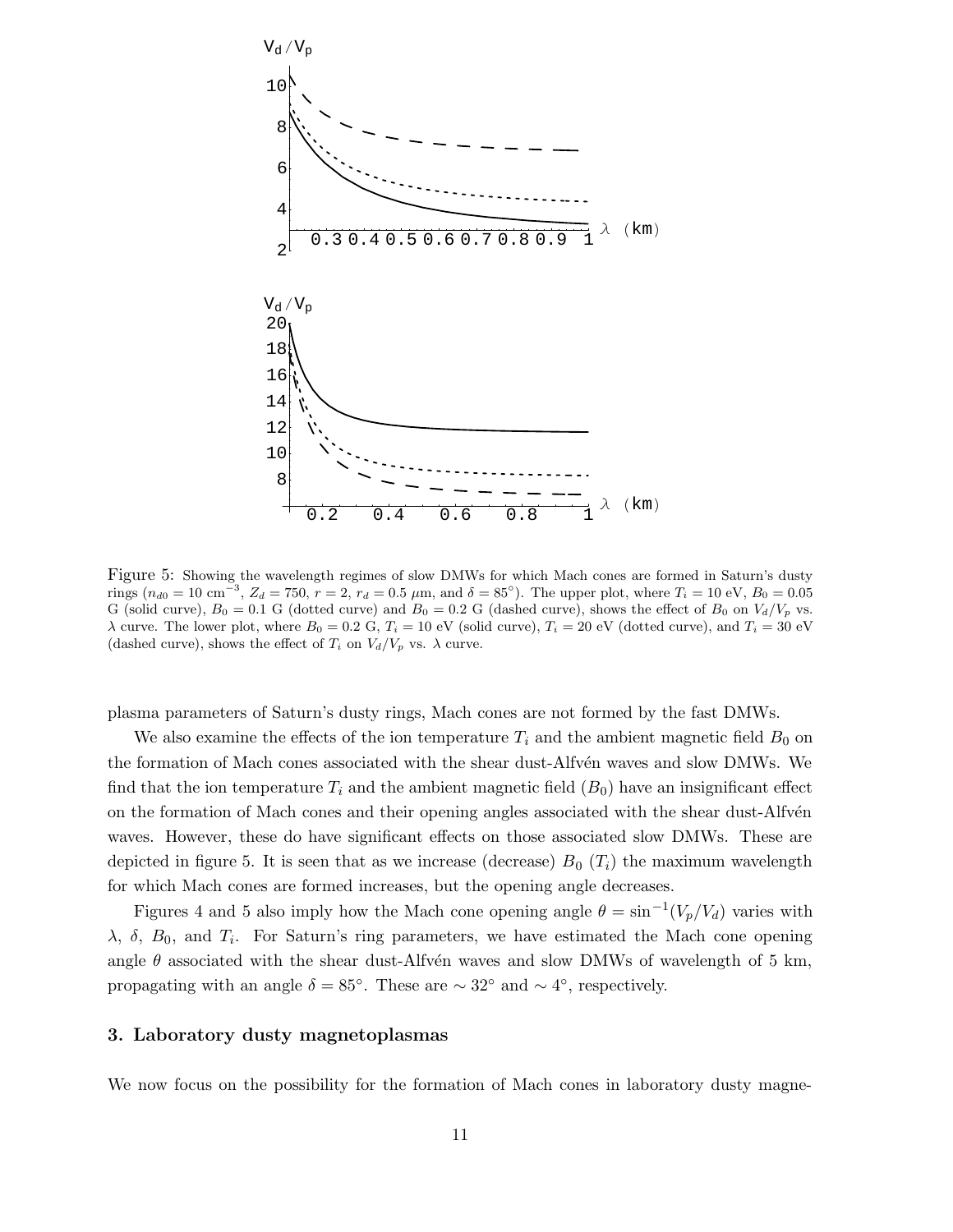toplasmas. We first consider a strongly coupled dusty magnetoplasma, and present the theory for the formation of Mach cones associated with modified DA waves. We then consider a dusty magnatoplasma with elongated (rod-like) dust grains, and analyze the possibility for the formation of oscillonic Mach cones.

#### 3.1 Modified DA Mach cones

We consider the propagation of low-frequency  $(\omega_{cd} \ll \omega \ll \omega_{ci})$  electrostatic perturbations in a strongly coupled dusty magnetoplasma containing weakly coupled magneized electrons and ions, and strongly coupled unmagnetized dust. For waves of arbitrary wavelength and ion gyroradius  $\rho_i$ , we use a kinetic theory in order to calculate the ion density perturbation. Thus, as before, for  $\omega \ll \omega_{ci}$  the ion susceptibility  $\chi_i$  involving two-dimensional (in a plane perpendicular to the external magnetic field direction) weakly coupled ion motions is given by Eq. (4).

On the other hand, for  $b_e = k^2 v_{te}^2 / \omega_{ce}^2 \ll 1$ , the electron density perturbation is given by  $n_{e1} = (k^2/4\pi e)\chi_e\phi$ , where the electron susceptibility, for  $k_zv_{ti} \ll \omega$  and  $k_z/k \ll \omega/\omega_{ce} \ll 1$ , is

$$
\chi_e \simeq \frac{\omega_{pe}^2}{\omega_{ce}^2}.\tag{14}
$$

The quasi-localized charge approximation (QLCA) [38], and the generalized hydrodynamic model (GHM) [39] allow us to express the dust number density perturbation as

$$
n_{d1} = (k^2/4\pi Z_d e) \chi_d \phi,
$$

where the dust susceptibility in a collisionless limit is [38, 39, 40]

$$
\chi_d \simeq -\frac{\omega_{pd}^2}{\omega^2 - \omega_{pd}^2 \mathcal{D}(k)}.\tag{15}
$$

We note that in Eq. (15) the  $\mathcal{D}(k)$ -term arises due to the strong correlation between dust particles. We now approximate  $\mathcal{D}(k)$  by the QLCA in the limit  $(\Gamma_d \gg 1 \text{ and } d \leq \lambda_d)$  considered by Rosenberg and Kalman [38], and the GHM in the limit  $(1 \leq \Gamma \leq 200)$  considered by Kaw and Sen [39]. That is, using the QLCA and long wavelength (in comparison with  $\lambda_D$ ) limit, we can approximate  $\mathcal{D}(k)$  as

$$
\mathcal{D}(k) \equiv \mathcal{D}_{RK}(k) \simeq f k^2 a_d^2,\tag{16}
$$

where  $f = -(4/45)(0.9 + 0.05a_d^2)$  $\frac{2}{d}$ / $\lambda_D^2$ ) for  $\Gamma_d \gg 1$  and  $d \leq \lambda_D$ . On the other hand, using the GHM we can approximate  $\mathcal{D}(k)$  as

$$
\mathcal{D}(k) \equiv \mathcal{D}_{KS}(k) \simeq \gamma_d \mu_d k^2 \lambda_{Dd}^2,\tag{17}
$$

where  $\gamma_d$  is the adiabatic index,  $\lambda_{Dd} = (T_d/4\pi n_{d0} Z_d^2)$  $\int_{d}^{2}e^{2}$ )<sup>1/2</sup>, and  $\mu_{d} = 1+(1/3)u(\Gamma)+(\Gamma/9)[\partial u(\Gamma)/\partial\Gamma]$ is the compressibility [41], and  $u(\Gamma)$  is the excess thermal energy of the system, which is often obtained by fitting data from Monte Carlo and molecular dynamic simulations or experiments, and can be approximated  $[42, 40]$  as  $u(\Gamma) \simeq -0.89\Gamma + 0.95\Gamma^{1/4} + 0.19\Gamma^{-1/4} - 0.81$  for  $1 < \Gamma < 200$ .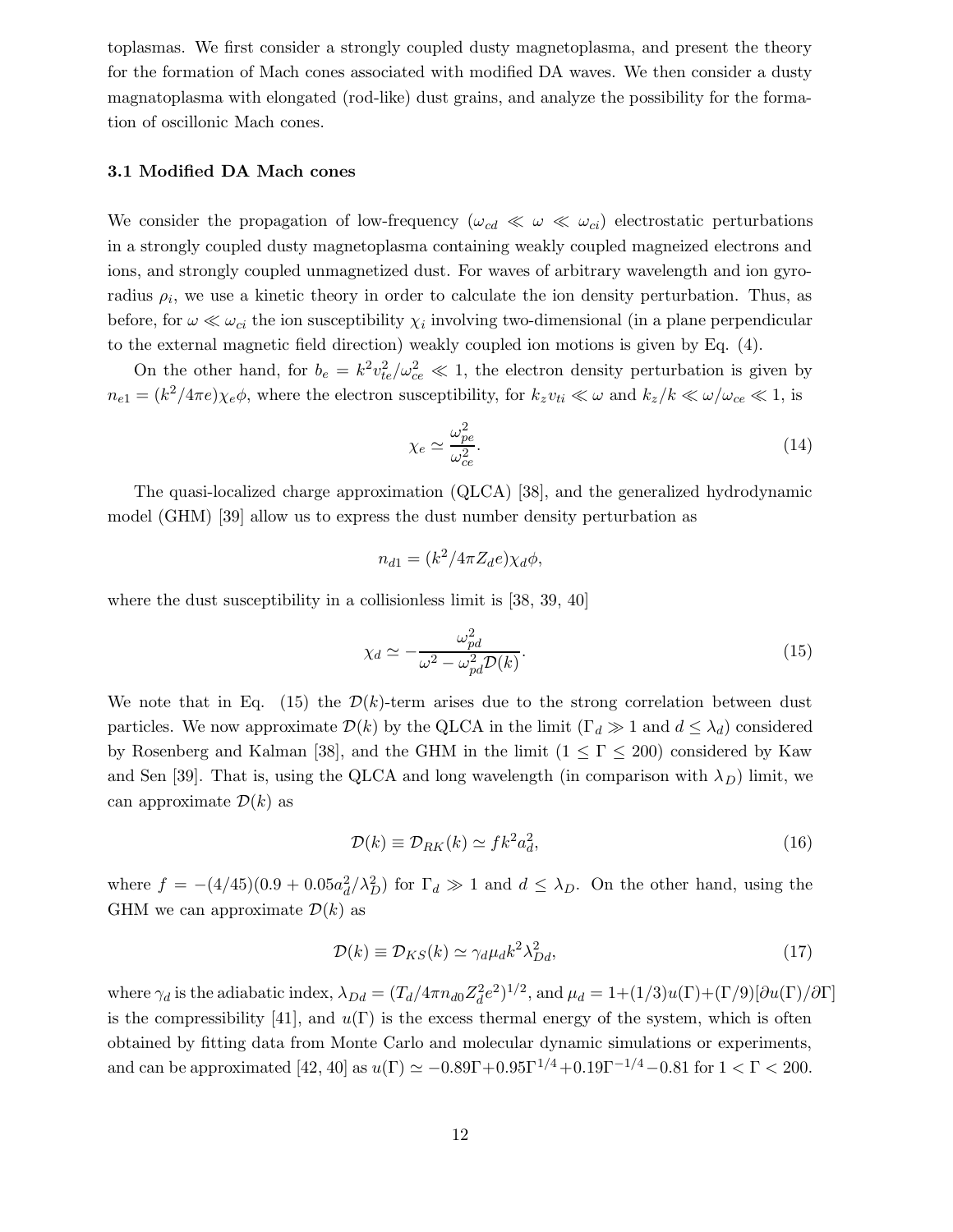Now, using Eqs. (4), (14), and (15) in  $1 + \chi_e + \chi_i + \chi_d = 0$ , the dispersion relation involving  $\Psi = \omega / kV_d$  (a ratio of the wave phase speed  $V_p = \omega / k$  to the dust particle speed  $V_d$ ) can be expressed as [28]

$$
\alpha + \frac{2V_d^2 \Lambda_1}{\lambda_{Di}^2 \omega_{ci}^2} \Psi^2 - \frac{\omega_{pd}^2}{k^2 V_d^2 \Psi - \omega_{pd}^2 \mathcal{D}(k)} = 0,
$$
\n(18)

where  $\alpha = 1 + \omega_{pe}^2 / \omega_{ce}^2 + (1 - \Lambda_0) / k^2 \lambda_{I}^2$  $D_i^2$ . We note that for the QLCA we replace  $\mathcal{D}(k)$  by  $\mathcal{D}_{RK}(k)$  defined by Eq. (16) and for the GHM we replace  $\mathcal{D}(k)$  by  $\mathcal{D}_{KS}(k)$  defined by Eq. (17). The dust particle speed  $V_d$  in Eq. (18) is considered as a free parameter.

The Mach cones can be formed by the modified DAWs defined by Eq. (18) if  $\Psi = V_p/V_d < 1$ . If this condition is satisfied, the Mach cone opening angle  $\theta$  is given by  $\theta = \sin^{-1} \Psi$ , where  $\Psi$  is defined by Eq. (18). To analyze the possibility for the formation of the Mach cones associated with the waves defined by Eq. (18), we numerically analyze Eq. (18), and find  $\Psi = 1$  curves in  $(V_d, k\rho_i)$  space for typical laboratory dusty plasma parameters [43]:  $T_e \simeq 2$  eV,  $T_i \simeq 0.5T_e$ ,  $T_d \simeq 0.07$  eV,  $n_{i0} \simeq 3 \times 10^9$  cm<sup>-3</sup>,  $Z_d \simeq 10^3$ ,  $n_{d0} \simeq 2 \times 10^5$  cm<sup>-3</sup>,  $r_d \simeq 0.3$   $\mu$ m,  $B_0 = 10^3$  G,  $B_0 = 5 \times 10^3$  G, and  $B_0 = 10^4$  G. The numerical results are displayed in figure 6. The  $\Psi = 1$ curves in  $(V_d, k\rho_i)$  space will, obviously, determine the critical values of the dust particle speed  $V_d$ and the corresponding wavelength  $\lambda = 2\pi/k$  for which the Mach cones are formed. The regions above the  $\Psi = 1$  curves correspond to  $\Psi < 1$ , i.e. correspond to a regime for which the Mach cones are formed in strongly coupled dusty magnetoplasmas. The upper plot of figure 6 shows the critical values of the dust particle speed  $V_d$  and the corresponding wavelength  $\lambda = 2\pi/k$ for which the Mach cones are formed for two different approaches, namely the QLCA and the GHM, and clearly indicates that for laboratory dusty magnetoplasma conditions [43] the QLCA and the GHM do not have any significant discrepancies, and for  $k\rho_i \leq 1$  both approaches give exactly the same results.

The lower plot of figure 6, where  $\mathcal{D} = \mathcal{D}_{RK}$  is used, shows the critical values of the dust particle speed  $V_d$  and the corresponding wavelength  $\lambda = 2\pi/k$  for which the Mach cones are formed for different values of the external magnetic field strength. It implies that as we increase the magnitude of the external magnetic field, for the wave of fixed wavelength we need a dust particle of higher speed in order for the formation of the Mach cones.

#### 3.2 Oscillonic Mach cones

We finally consider a dusty magnetoplasma containing electrons, ions and elongated (rodlike) negatively charged dust grains [44, 45, 46, 47, 48], and study the possibility for the formation of Mach cones associated with oscillons, which are low-frequency ( $\omega \ll \omega_{ci}$ ) electrostatic wave modes associated with the oscillations of dust dipoles around their mean positions [44, 45, 46, 47, 48]. We note that in oscillons the restoring force comes from the thermal pressures of electrons and ions, and the inertia is provided by the dust dipole moment. For oscillons of arbitrary wavelength and arbitrary ion gyroradius  $\rho_i$ , we use a kinetic theory in order to calculate the ion density perturbation. Thus, as before, for  $\omega \ll \omega_{ci}$  the ion susceptibility  $\chi_i$  is given by Eq.  $(4)$ .

The electron density perturbation, for  $b_e = k_\perp^2 v_{te}^2 / \omega_{ce}^2 \ll 1$  and  $\omega \ll \omega_{ce}$ , is given by  $n_{e1} =$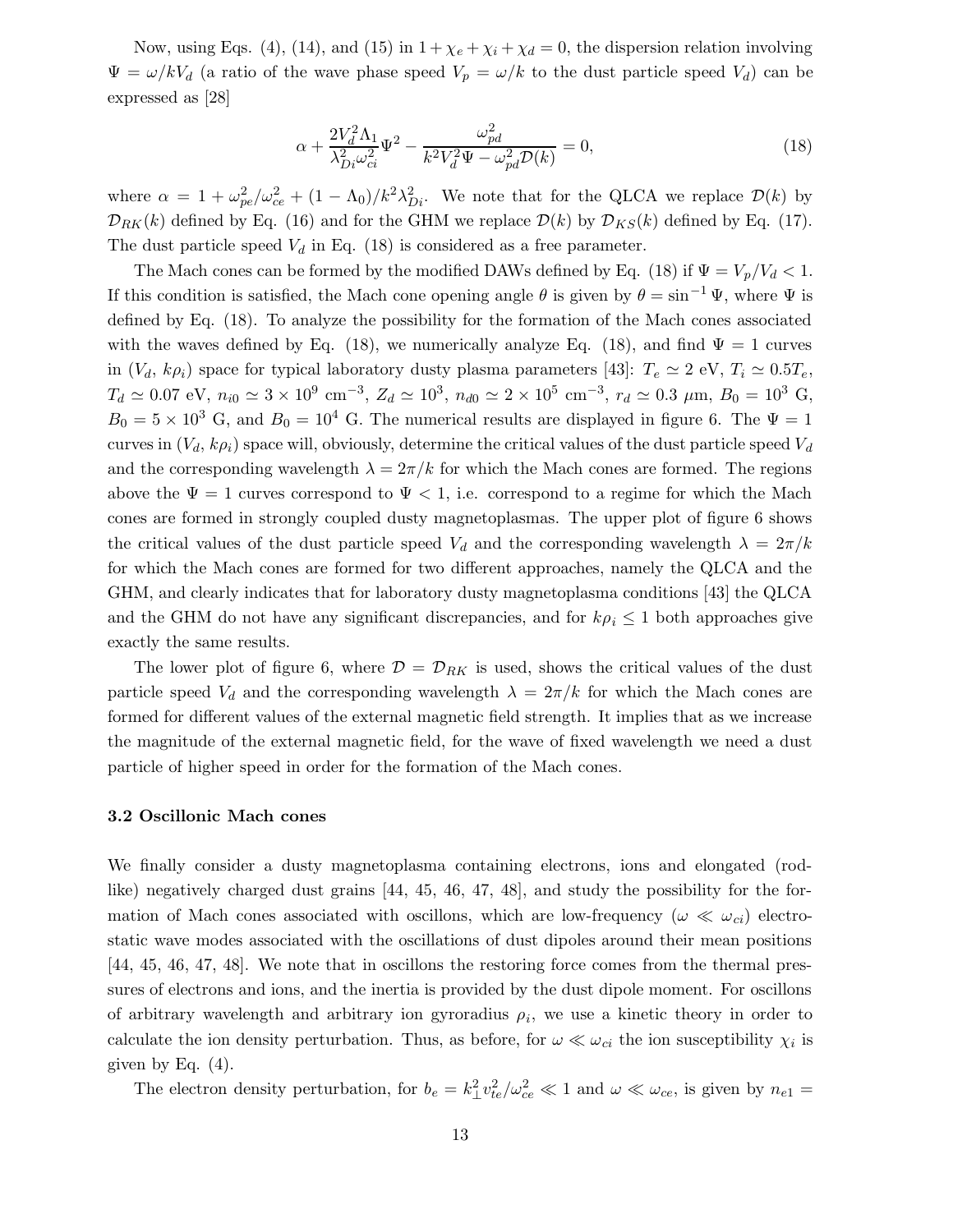

Figure 6: Showing  $\Psi \equiv V_p/V_d = 1$  curves in  $(V_d, k \rho_i)$  space for typical laboratory dusty plasma parameters (given in the text). The upper plot, where solid (dashed) curve represents to the numerical results based on the QLCA (GHM), shows a comparison between the QLCA and the GHM. The lower plot, where  $\mathcal{D} = \mathcal{D}_{RK}$ ,  $B_0 = 10^3$  G (solid curve),  $B_0 = 5 \times 10^3$  G (dotted curve), and  $B_0 = 10^4$  G (dashed curve), shows the effect of  $B_0$ on  $\Psi = 1$  curves in  $(V_d, k\rho_i)$  space.

 $(k^2/4\pi e)\chi_e\phi$ , where the electron susceptibility is

$$
\chi_e \simeq \frac{\omega_{pe}^2}{\omega_{ce}^2} \frac{k_{\perp}^2}{k^2} - \frac{\omega_{pe}^2}{\omega^2 - \gamma_e k_z^2 v_{te}^2} \frac{k_z^2}{k^2}.
$$
\n(19)

We consider  $\chi_e$  in two limiting cases: First,  $\omega \gg \sqrt{\gamma_e} k_z v_{te}$  which reduces Eq. (19) to

$$
\chi_e \simeq \frac{\omega_{pe}^2}{\omega_{ce}^2} \frac{k_{\perp}^2}{k^2},\tag{20}
$$

and second,  $\omega \ll \gamma_e k_z v_{te}$  which reduces Eq. (19) to

$$
\chi_e \simeq \frac{1}{k^2 \lambda_{De}^2},\tag{21}
$$

where  $\gamma_e = 1$  is used.

We are interested in  $\omega_{cd} \ll \omega$  so that dust grains can be treated as unmagnetized. The dust number density perturbation can, therefore, be expressed as  $n_{d1} = (k^2/4\pi Z_d e)\chi_d\phi$ . For  $\omega_{pd} \ll \Omega_r$  and  $\Omega_0 \ll \omega$  [where  $\Omega_r = (4\pi d^2 n_{d0}I)^{1/2}$  is the oscillon frequency,  $\Omega_0 = M/I$ , d is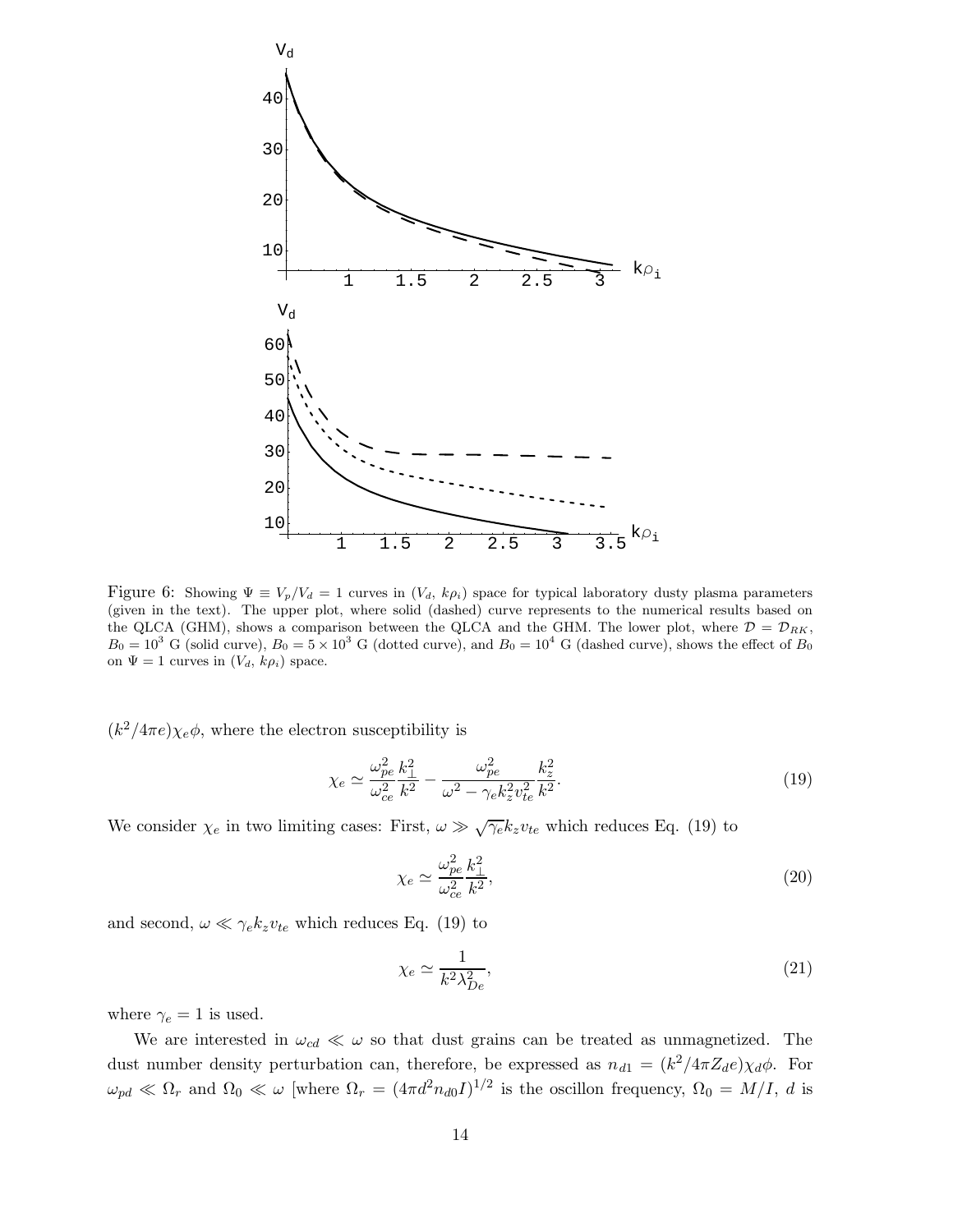the magnitude of the dipole moment,  $I$  is the moment of inertia of the dipole, and  $M$  is the z-component of the dust angular momentum] the dust susceptibility  $\chi_d$  is given by [44, 45, 46, 47, 48]

$$
\chi_d \simeq -\frac{\Omega_r^2}{\omega^2} \frac{k_\perp^2}{k^2}.\tag{22}
$$

Now, using Eqs. (4), (20)-(22) in  $1 + \chi_e + \chi_i + \chi_d = 0$ , the dispersion relation involving  $\Psi = \omega / kV_d$  can be expressed as [49]

$$
\alpha_{1,2} + \frac{2V_d^2 \Lambda_1}{\lambda_{Di}^2 \omega_{ci}^2} \Psi^2 - \frac{\Omega_r^2 k_\perp^2}{k^4 V_d^2 \Psi^2} = 0,\tag{23}
$$

where  $\alpha_1 = 1 + \omega_{pe}^2 k_{\perp}^2 / \omega_{ce}^2 k^2 + (1 - \Lambda_0) / k^2 \lambda_{I}^2$  $_{Di}^2$  corresponds to the first limiting case  $\omega \gg \sqrt{\gamma_e} k_z v_{te}$ , and  $\alpha_2 = 1 + 1/k^2 \lambda_{De}^2 + (1 - \Lambda_0)/k^2 \lambda_{I}^2$  $_{Di}^2$  corresponds to the second limiting case  $\omega \ll k_z v_{te}$ . We note that the dust particle speed  $V_d$  in Eq. (23) is considered as a free parameter.

The Mach cones can be formed by oscillons defined by Eq. (23) if  $\Psi = V_p/V_d < 1$ . If this condition is satisfied, the Mach cone opening angle  $\theta$  is given by  $\theta = \sin^{-1} \Psi$ , where  $\Psi$  can be obtained from Eq. (23).

To analyze the possibility for the formation of the Mach cones associated with the waves defined by Eq. (23), we numerically analyze Eq. (23), and find  $\Psi = 1$  curves in  $(V_d, k\rho_i)$  space for typical laboratory dusty plasma parameters: [50, 51, 52, 53, 54]:  $T_e \simeq 10 \text{ eV}, T_i \simeq 0.2T_e$ ,  $n_{i0} \simeq 2.5 \times 10^9$  cm<sup>-3</sup>,  $Z_d \simeq 5 \times 10^4$ , and  $n_{d0} \simeq 10^3$  cm<sup>-3</sup>. The numerical results are displayed in figures 7 and 8. Figure 7 shows the  $\Psi = 1$  curves in  $(V_d, k\rho_i)$  space for both  $\omega \gg \sqrt{\gamma_e} k_z v_{te}$ (upper plot) and  $\omega \ll k_z v_{te}$  (lower plot). The  $\Psi = 1$  curves in  $(V_d, k \rho_i)$  space determines the critical values of the dust particle speed  $V_d$  and the corresponding wavelength  $\lambda = 2\pi/k$  for which the Mach cones are formed. The regions above the  $\Psi = 1$  curves correspond to  $\Psi < 1$ , i.e. correspond to a regime for which the Mach cones are formed. It implies that for a wave of fixed wavelength as we increase  $\Omega_r$ , we need a dust particle of higher speed in order for the formation of the Mach cones in both the limits. Figure 8 depicts the variation of the Mach opening cone angle with  $k\rho_i$  and  $\Omega_r$  for typical laboratory dusty plasma parameters. we find that the Mach cone opening angle  $\theta$  decreases with the wavelength, but increases with  $\Omega_r$ . It is observed here that the effect of  $\Omega_r$  is stronger for  $\omega \ll k_z v_{te}$  (lower plot) than that for  $\omega \gg \sqrt{\gamma_e} k_z v_{te}$  (upper plot). We have also analyzed the variation of the Mach cone opening angle with  $B_0$  for typical laboratory dusty plasma parameters. It indicates that the Mach cone opening angle  $\theta = \sin^{-1} \Psi$ decreases with the magnitude of the external field. We have found that the effect of the external magnetic field is slightly stronger for  $\omega \ll k_z v_{te}$  than that for  $\omega \gg \sqrt{\gamma_e} k_z v_{te}$ .

### 4. Discussions

We have presented different theoretical models for the formation of Mach cones in space and laboratory dusty magnetoplasmas. We have numerically analyzed  $V_d/V_p$  which is decisive for the condition  $(V_d/V_p > 1)$  required for the formation of Mach cones, as well as their opening angles  $[\theta = \sin^{-1}(V_p/V_d)]$ . The results, which have been found from this thorough investigation, can be summarized as follows: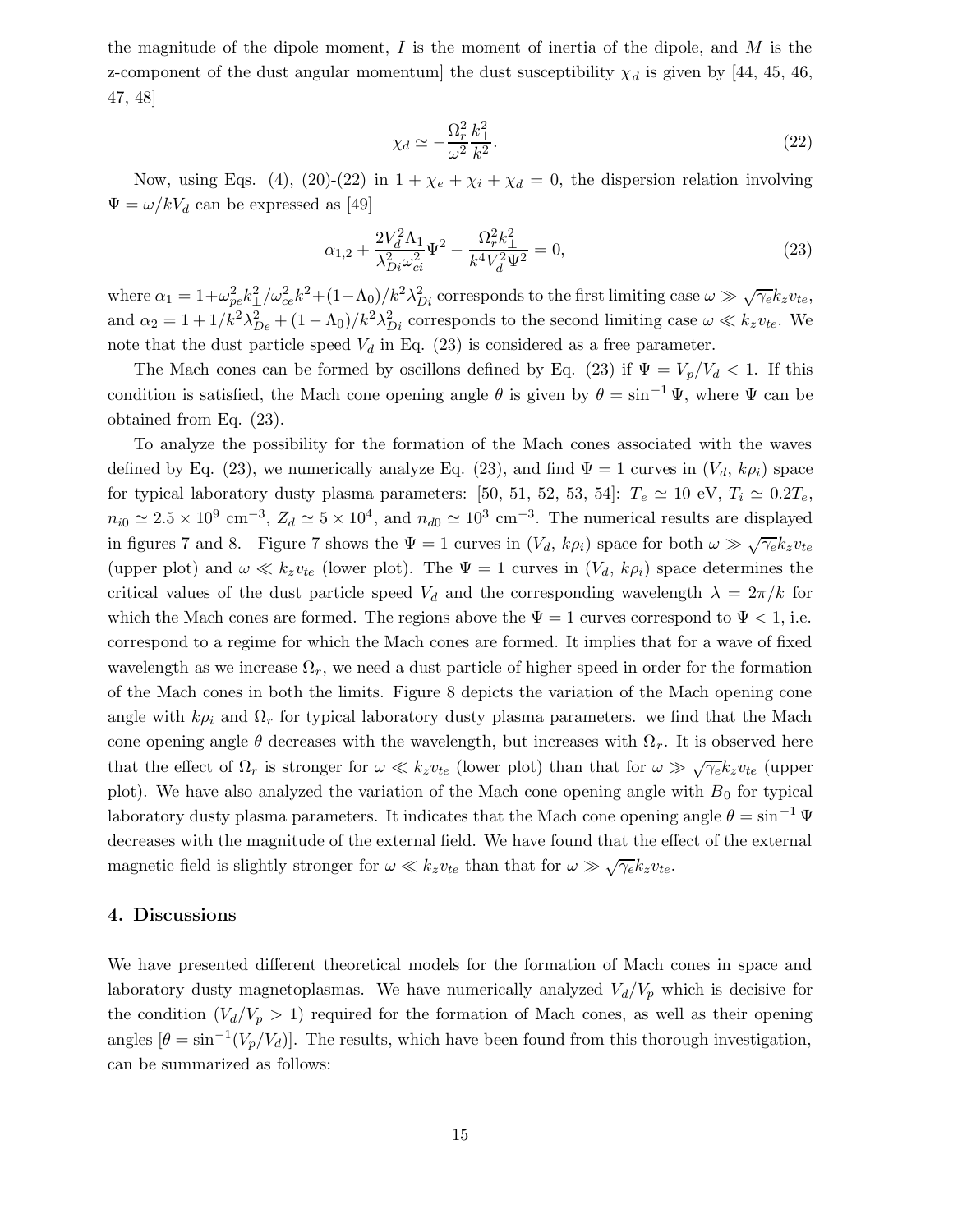

Figure 7: Showing  $\Psi \equiv V_p/V_d = 1$  curves in  $(V_d, k\rho_i)$  space for typical laboratory dusty plasma parameters given in the text, and  $B_0 = 0.01$  T. The upper plot, where  $\Omega_r = 10$  radian/s (solid curve),  $\Omega_r = 20$  radian/s (dotted curve) and  $\Omega_r = 30$  radian/s (dashed curve), corresponds to  $\omega \gg \sqrt{\gamma_e} k_z v_{te}$ . The lower plot, where  $\Omega_r = 10$ radian/s (solid curve),  $\Omega_r = 11$  radian/s (dotted curve) and  $\Omega_r = 12$  radian/s (dashed curve), corresponds to  $\omega \ll k_z v_{te}.$ 

i) We have considered short wavelength modified DAWs, long wavelength DMWs, and analyzed the condition for the formation of Mach cones associated with these waves in Saturn's dusty rings. We have found that short wavelength (in comparison with the ion gyro-radius), intermediate frequency  $(\omega_{cd} \ll \omega \ll \omega_{ci})$  modified DAWs and long wavelength  $(k_{\perp}^2 \rho_i^2 \ll 1)$ , ultra low-frequency ( $\omega \ll \omega_{cd}$ ) slow DMWs are viable candidates for the formation of Mach cones in the equatorial region of Saturn's dusty rings. The Mach cones may arise owing to the constructive interference of the modified DAWs (in the short wavelength limit) or slow DMWs (in the long wavelength limit) in dusty magnetoplasmas of Saturn's dusty rings. We expect that the NASA/ESA space probe CASSINI can make direct observations of Mach cones involving the modified DAWs and slow DMWs, which are reported in this paper. The opening angles of the corresponding Mach cones, which we have estimated herein, can be used for obtaining the dust mass density, dust charge, dust composition, and the optical depth of Saturn's dusty rings.

ii) We have investigated the possibility for the formation of the Mach cones in a laboratory dusty magnetoplasma whose constituents are weakly correlated magnetized electrons and ions, and strongly coupled unmagnetized charged dust grains. We have graphically shown the para-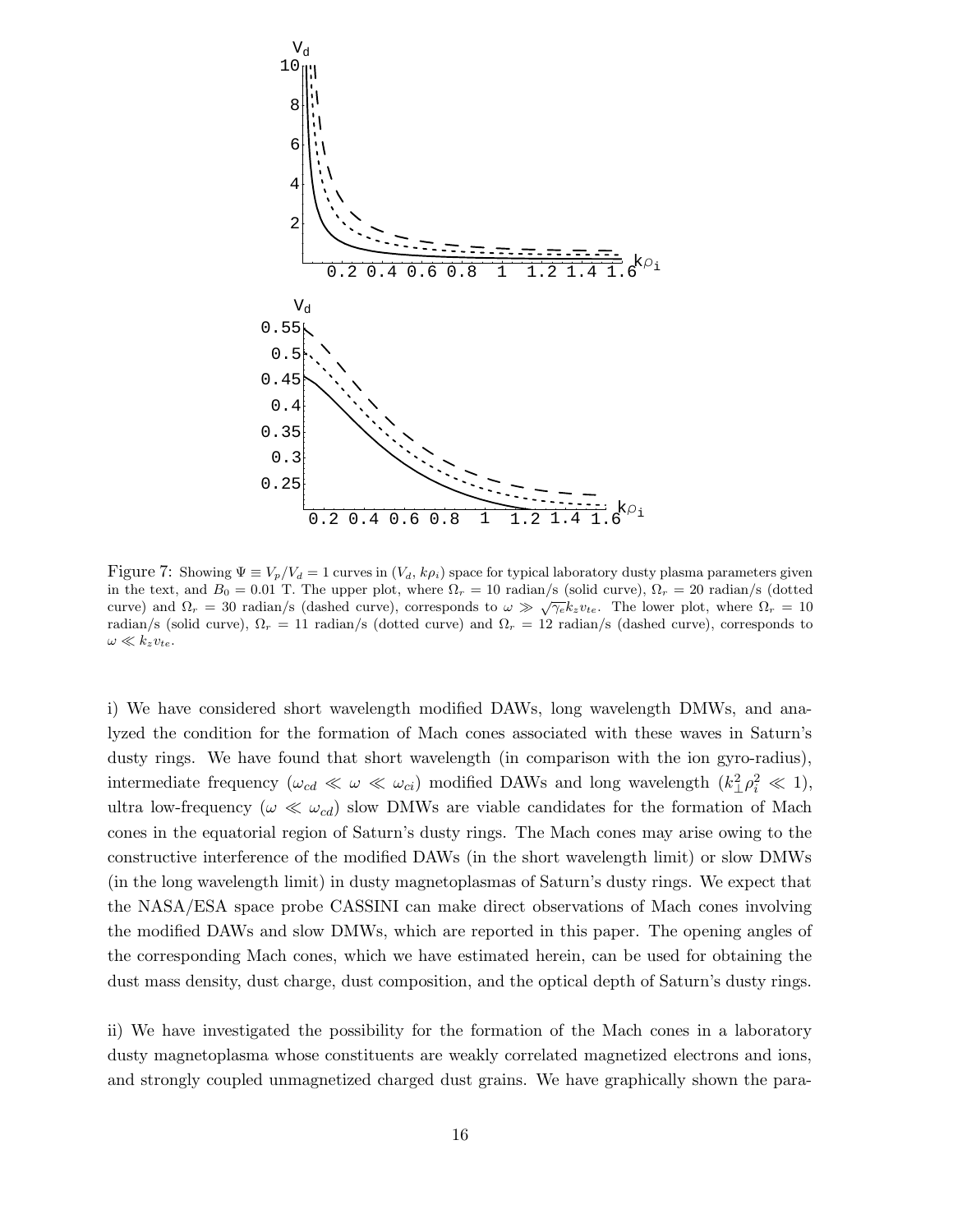

Figure 8: Showing the variation of the Mach cone opening angle with  $k\rho_i$  and  $\Omega_r$  for typical laboratory dusty plasma parameters given in the text, and  $B_0 \simeq 0.01$  T. The upper plot, where  $V_d = 1.5$  cm/s,  $\Omega_r = 10$  radian/s (solid curve),  $\Omega_r = 12$  radian/s (dotted curve) and  $\Omega_r = 14$  radian/s (dashed curve), corresponds to  $\omega \gg \sqrt{\gamma_e} k_z v_{te}$ . The lower plot, where  $V_d = 0.5$  cm/s,  $\Omega_r = 8$  radian/s (solid curve),  $\Omega_r = 9$  radian/s (dotted curve) and  $\Omega_r = 10$ radian/s (dashed curve), corresponds to  $\omega \ll k_z v_{te}$ .

metric regime for which the modified DA Mach cones can be formed in a strongly cupled laboratory dusty magnetoplasma [4, 7, 8, 9]. We have considered the QLCA as well as the GHM, and have found that for laboratory dusty magnetoplasma conditions the QLCA and the GHM do not have any significant discrepancies, and for  $k\rho_i \leq 1$  both approaches give exactly the same results. We have also examined the effect of the external magnetic field on the critical values of the dust particle speed  $V_d$  and the wavelength of the waves for which the Mach cones may be formed in a strongly coupled dusty magnetoplasma. We found that as we increase the magnitude of the external magnetic field, for waves of fixed wavelength we need a dust particle of higher speed in order for the creation of Mach cones.

iii) We have also investigated the possibility for the formation of the Mach cones in a dusty magnetoplasma whose constituents are magnetized electrons and ions as well as unmagnetized negatively charged elongated (rod-like) dust grains. We have graphically shown the parametric regimes for which the oscillonc Mach cones can be formed in laboratory dusty magnetoplasmas [50, 51, 53, 54]. We have found that for waves of fixed wavelength, as we increase the magnitude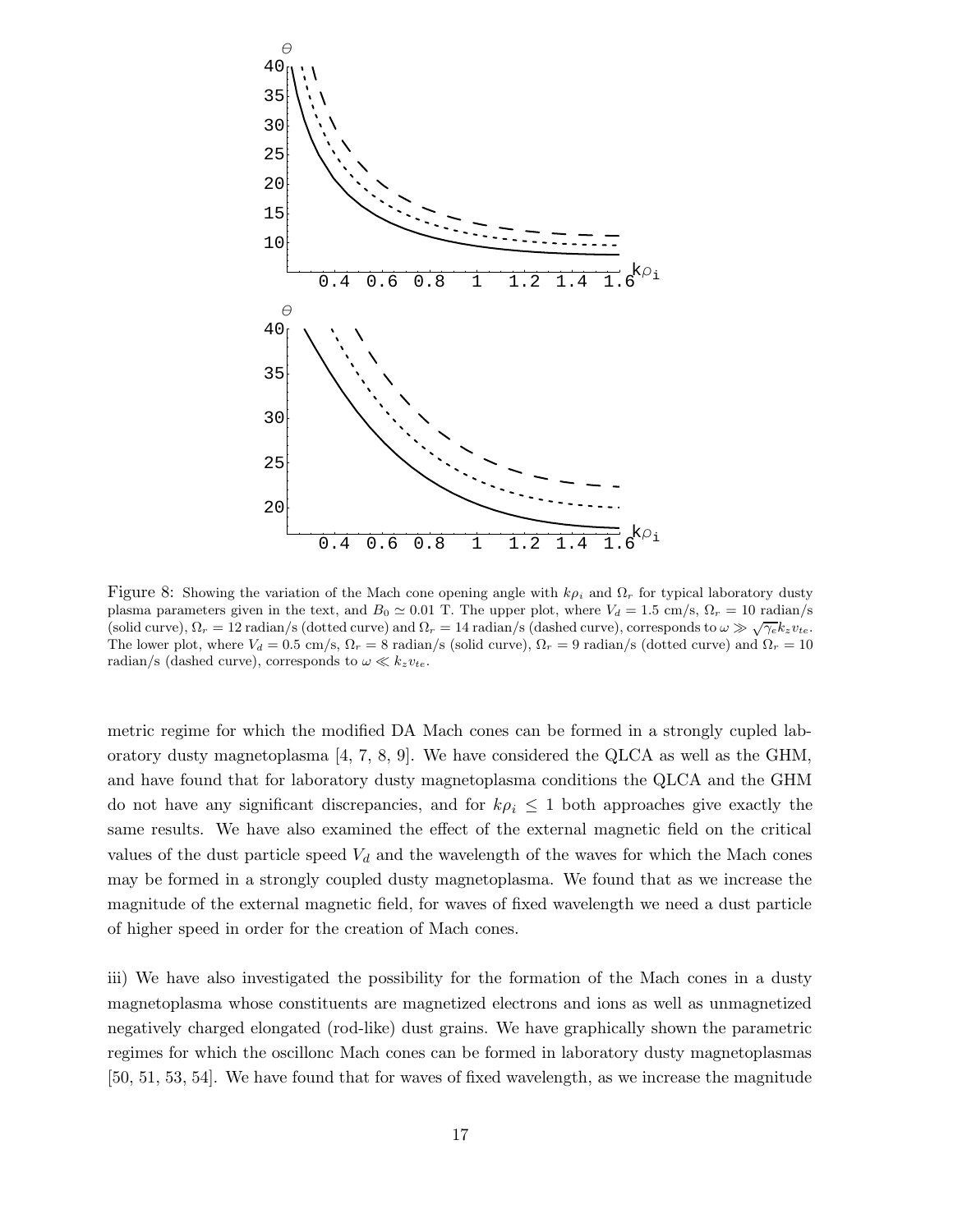of  $\Omega_r$ , we need a dust particle of higher speed in order for the creation of the Mach cones. We also observed that the Mach cone opening angle  $\theta$  decreases with the wavelength and with the magnitude of the external magnetic field strength, but increases with the dust dipole oscillon frequency  $(\Omega_r)$ . We finally propose to conduct laboratory experiments for verifying the theoretical prediction that we made herein.

Acknowledgments. This work was partially supported by the Regular Associateship Scheme of the Abdus Salam International Centre for Theoretical Physics, Trieste, Italy, as well as by the Swedish International Development Cooperation Agency (SIDA).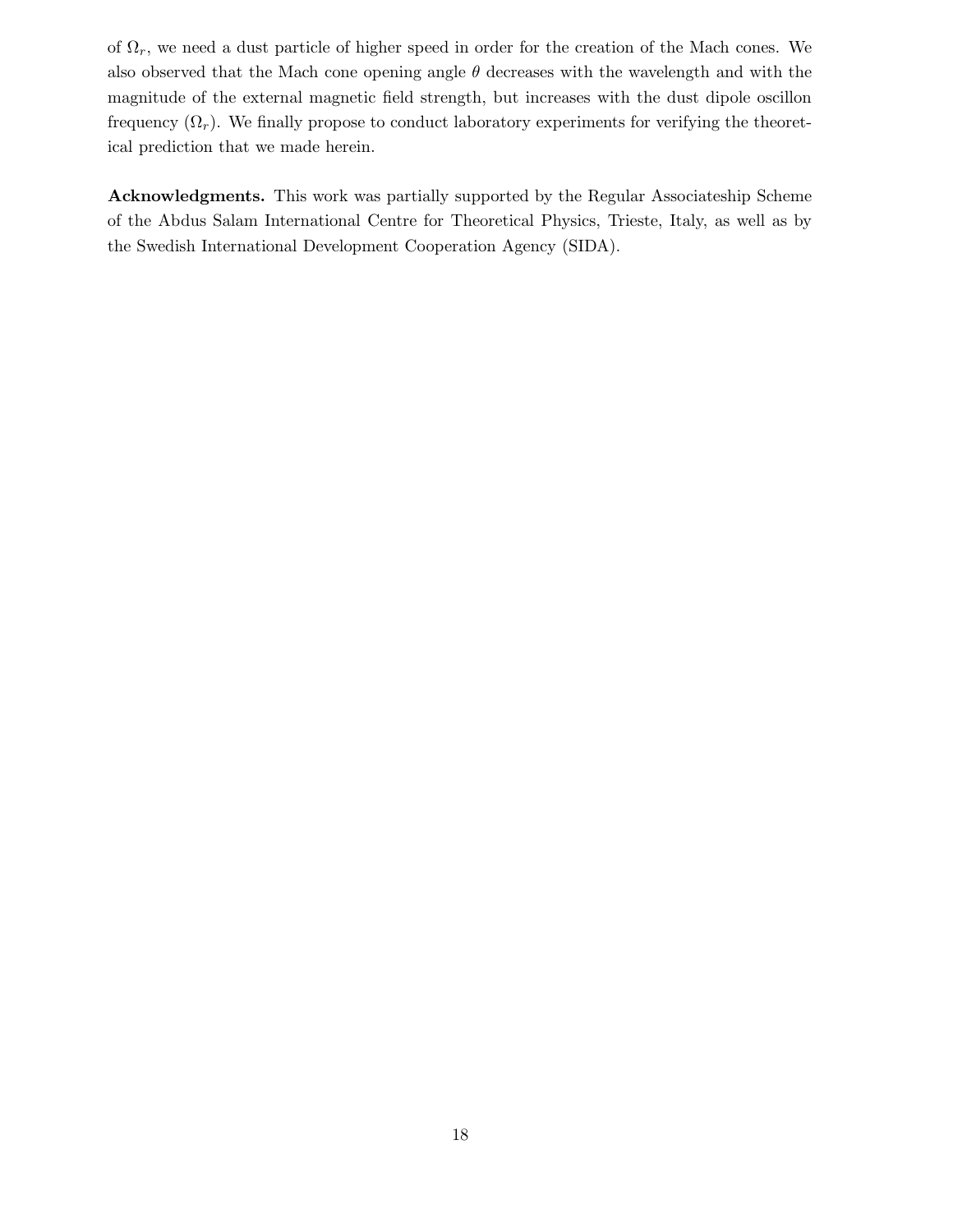# References

- [1] H. W. Liepman and A. Roshko, Elements of Gas Dynamics (Wiely, New York, 1957).
- [2] J. Bond, K. Watson, and J. Welch, Atomic Theory of Gas Dynamics (Addison-Wesley, Reading, 1965).
- [3] G. Crapper, Introduction to Water Waves (Chichester, Harwood, 1984).
- [4] D. Samsonov *et al.*, Phys. Rev. Lett. **83**, 3649 (1999).
- [5] P. Gumbsch and H. Gao, Science 283, 965 (1999).
- [6] D. E. Dubin, Phys. Plasmas 7, 3895 (2000).
- [7] A. Melzer *et al.*, Phys. Rev. E **62**, 4162 (2000).
- [8] V. Nosenko et al., Phys. Rev. Lett. 88, 135001 (2002).
- [9] H. Thomas et al., Plasma Phys. Rep. 29, 895 (2003).
- [10] N. Cheng, Z. Zhu, C. Cheng, and M. Toksöz, Geophysical Prospecting  $42$ ,  $303$  (1994).
- [11] B. A. Smith *et al.*, Science **212**, 163 (1981).
- [12] J. R. Hill and D. A. Mendis, Moon and Planets 24, 431 (1981).
- [13] O. Havnes *et al.*, J. Geophys. Res. **100**, 1731 (1995).
- [14] O. Havnes *et al.*, J. Vac. Sci. Technol. A **14**, 525 (1996).
- [15] A. Brattli, O. Havnes, and F. Melandsø, Phys. Plasmas 9, 985 (2002).
- [16] N. N. Rao, P. K. Shukla, and M. Y. Yu, Planet. Space Sci. 38, 543 (1990).
- [17] D. A. Mendis, H. L. F. Houpis, and J. R. Hill, J. Geophys. Res. 87, 3449 (1982).
- [18] P. K. Shukla and A. A. Mamun, Phys. Lett. A 315, 451 (2003).
- [19] D. A. Mendis and M. Rosenberg, Annu. Rev. Astron. Astrophys. 32, 419 (1994).
- [20] D. A. Mendis, Plasma Sources Sci. Technol. 11, A219 (2002).
- [21] J. E. Howard, M. Horányi, and G. R. Stewart, Phys. Rev. Lett. **83**, 3993 (1999).
- [22] M. Horányi, Phys. Plasmas 7, 3847 (2000).
- [23] F. Verheest, Waves in Dusty Space Plasmas (Kluwer Academic Publ., Dordrecht, 2000).
- [24] P. K. Shukla and A. A. Mamun, Introduction to Dusty Plasma Physics (IoP Publ. Ltd., Bristol, 2002).
- [25] A. A. Mamun, P. K. Shukla, and R. Bingham, JETP Lett. 77, 541 (2003).
- [26] P. K. Shukla, A. A. Mamun, and R. Bingham, JETP Lett. 78, 99 (2003).
- [27] A. A. Mamun, P. K. Shukla, and G. Morfill, Phys. Rev. Lett. 92, 095005 (2004).